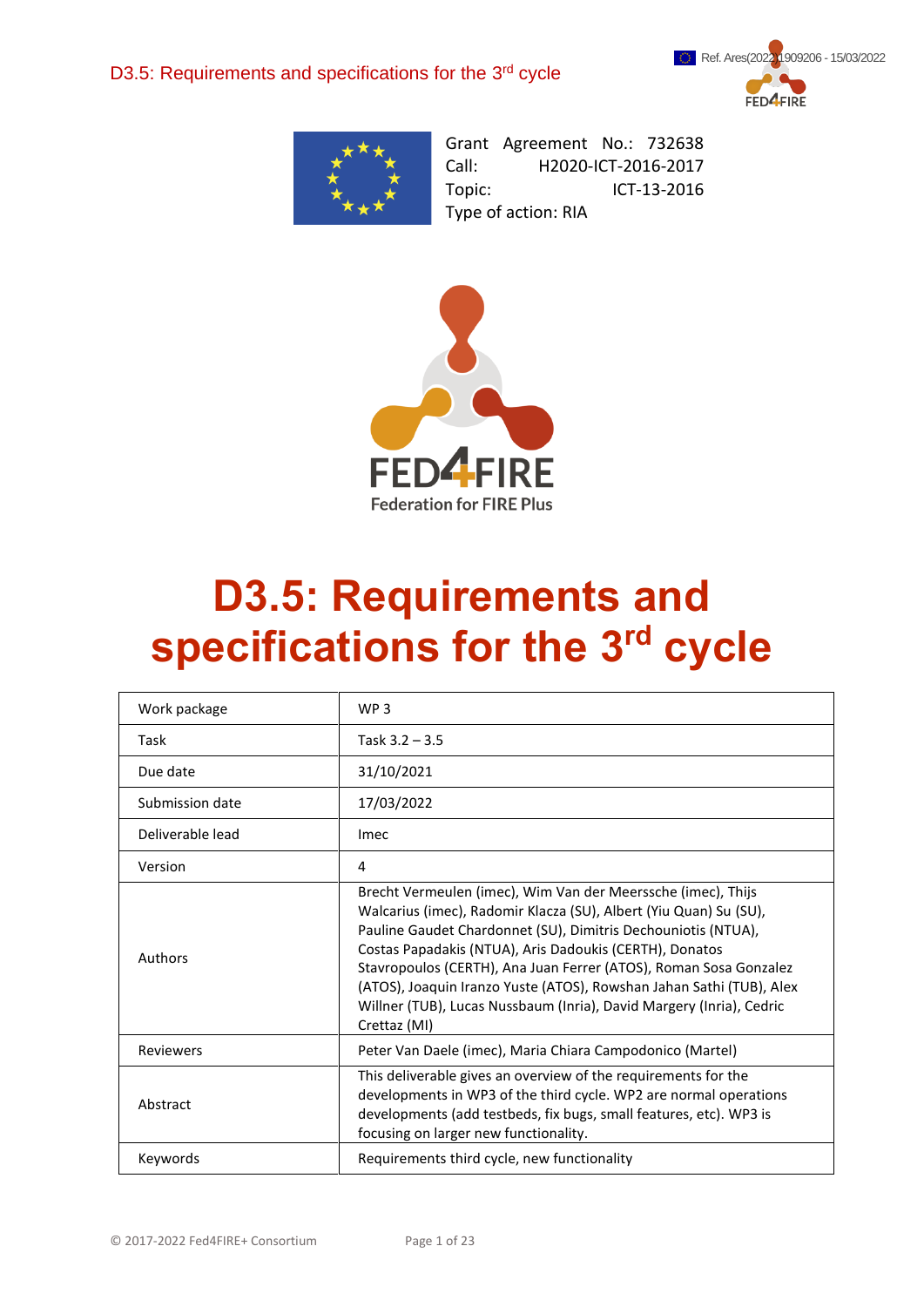

# <span id="page-1-0"></span>**DOCUMENT REVISION HISTORY**

| <b>Version</b> | <b>Date</b> | <b>Description of</b><br>change | List of contributor(s)                                                                                                                                                                                                                                                                                                                                                                                                                                                                                         |
|----------------|-------------|---------------------------------|----------------------------------------------------------------------------------------------------------------------------------------------------------------------------------------------------------------------------------------------------------------------------------------------------------------------------------------------------------------------------------------------------------------------------------------------------------------------------------------------------------------|
| V <sub>1</sub> | 1/10/2020   | <b>TOC</b>                      | Brecht Vermeulen (imec)                                                                                                                                                                                                                                                                                                                                                                                                                                                                                        |
| V <sub>2</sub> | 1/02/2021   | First version                   | Brecht Vermeulen (imec), Wim Van der<br>Meerssche (imec), Thijs Walcarius (imec),<br>Radomir Klacza (SU), Albert (Yiu Quan) Su<br>(SU), Pauline Gaudet Chardonnet (SU),<br>Dimitris Dechouniotis (NTUA), Costas<br>Papadakis (NTUA), Aris Dadoukis (CERTH),<br>Donatos Stavropoulos (CERTH), Ana Juan<br>Ferrer (ATOS), Roman Sosa Gonzalez<br>(ATOS), Joaquin Iranzo Yuste (ATOS),<br>Rowshan Jahan Sathi (TUB), Alex Willner<br>(TUB), Lucas Nussbaum (Inria), David<br>Margery (Inria), Cedric Crettaz (MI) |
| V3             | 15/03/2022  | Version for<br>submission       | Brecht Vermeulen (imec)                                                                                                                                                                                                                                                                                                                                                                                                                                                                                        |
| V <sub>4</sub> | 14/03/2022  | Submitted version               | Peter Van Daele (imec), Maria Chiara<br>Campodonico (Martel)                                                                                                                                                                                                                                                                                                                                                                                                                                                   |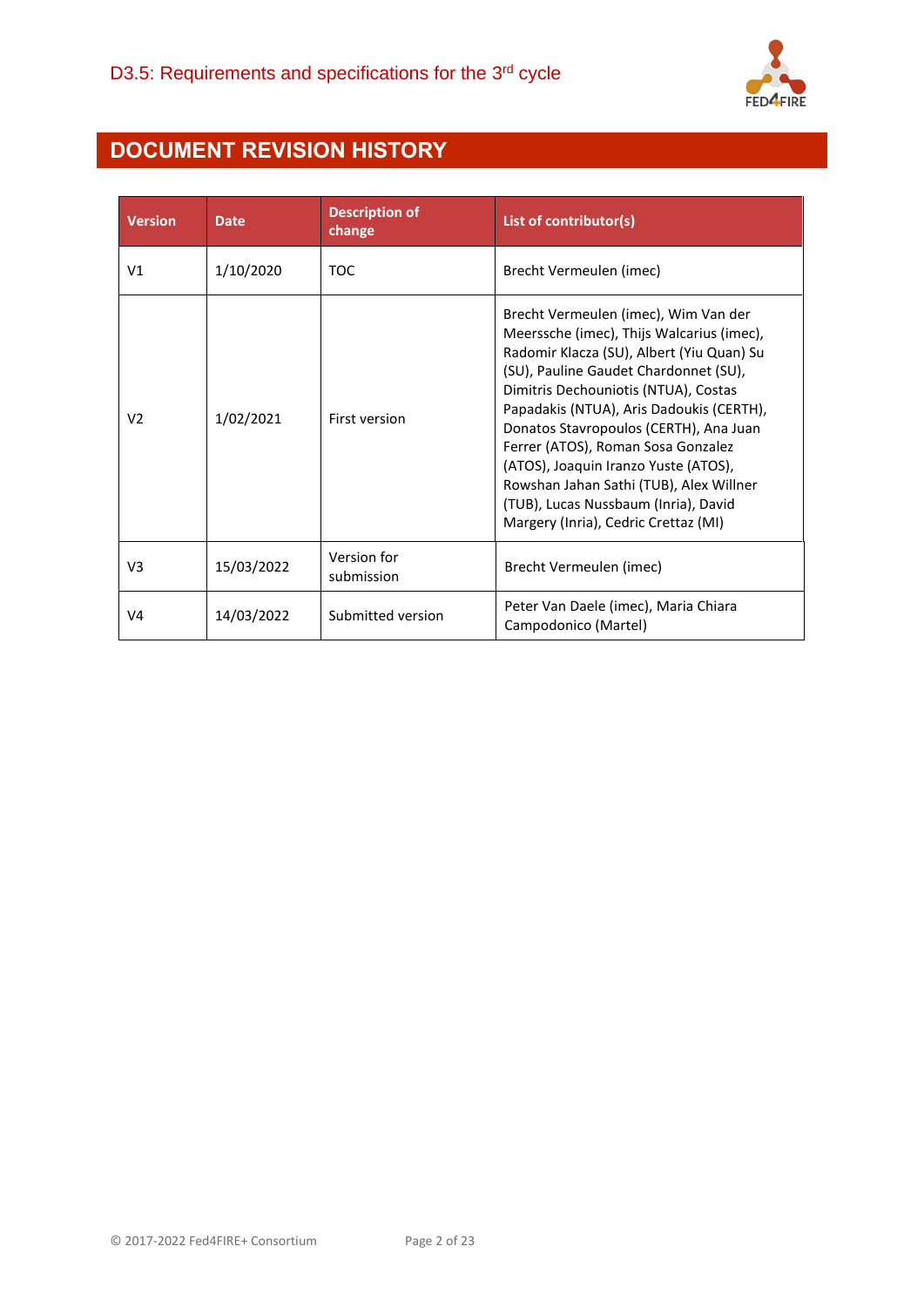

# <span id="page-2-0"></span>**DISCLAIMER**

The information, documentation and figures available in this deliverable are written by the **Federation for FIRE Plus** (**Fed4FIRE+)**; project's consortium under EC grant agreement **732638** and do not necessarily reflect the views of the European Commission.

The European Commission is not liable for any use that may be made of the information contained herein.

# <span id="page-2-1"></span>**COPYRIGHT NOTICE**

© 2017-2022 Fed4FIRE+ Consortium

# <span id="page-2-2"></span>**ACKNOWLEDGMENT**



This deliverable has been written in the context of a Horizon 2020 European research project, which is co-funded by the European Commission and the Swiss State Secretariat for Education, Research and Innovation. The opinions expressed and arguments employed do not engage the supporting parties.

| Project co-funded by the European Commission in the H2020 Programme |                                                                           |  |   |
|---------------------------------------------------------------------|---------------------------------------------------------------------------|--|---|
|                                                                     | Nature of the deliverable:<br>R                                           |  |   |
| <b>Dissemination Level</b>                                          |                                                                           |  |   |
| PU                                                                  | Public, fully open, e.g. web                                              |  | X |
| <b>CL</b>                                                           | Classified, information as referred to in Commission Decision 2001/844/EC |  |   |
| <b>CO</b>                                                           | Confidential to FED4FIRE+ project and Commission Services                 |  |   |

*\* R: Document, report (excluding the periodic and final reports)*

*DEM: Demonstrator, pilot, prototype, plan designs* 

*DEC: Websites, patents filing, press & media actions, videos, etc.*

*OTHER: Software, technical diagram, etc.*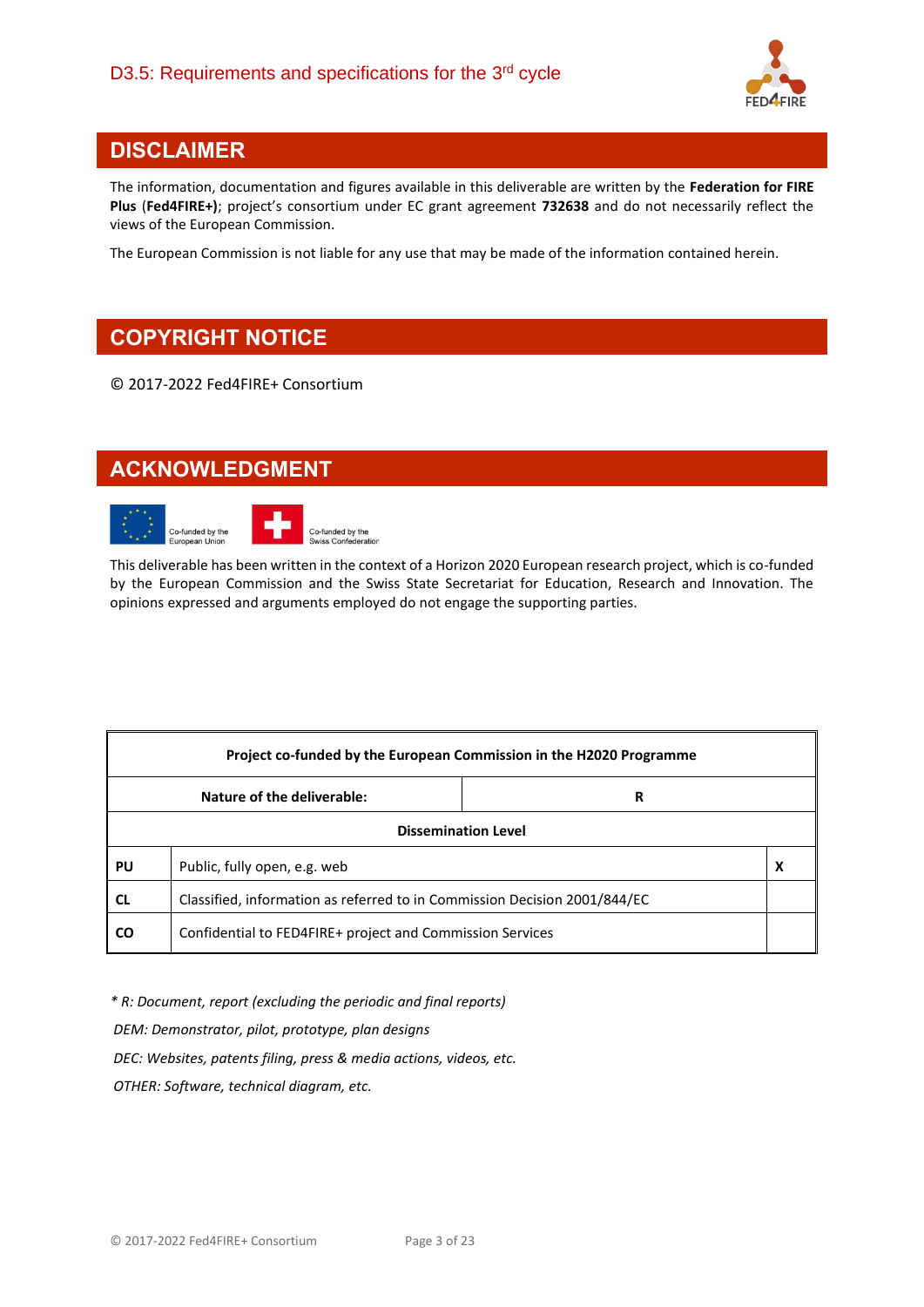

# <span id="page-3-0"></span>**EXECUTIVE SUMMARY**

Fed4FIRE+ testbeds are in constant change and Fed4FIRE+ partners are regularly adapting their testbeds to the latest requirements. Moreover, the whole federation needs constant upgrading and this deliverable is the 3<sup>rd</sup> and final in a series of 3 deliverables describing the requirements and specifications for the testbeds. While originally this was intended to be a systematic set of 3 cycles, based on series of Open Calls experiments providing feedback and requirements for adaptations, this turned out to evolve in a continuous way.

This deliverable provides an overview of the requirements for the developments in WP3 during the period 2020- 2021 of the Fed4FIRE+ project. All normal operations developments (adding testbeds, fix bugs, adding small features, etc) are part of Work package WP2 while Work package WP3 is focusing on adding larger new functionalities to the federation and its testbeds.

WP3 consists out of the following tasks, which are also the sequence of sections in this deliverable:

- **Task 3.1 is focusing on SLA and reputation for testbed usage**
- Task 3.2 is focusing on Experiment-as-a-Service (EaaS), data retention and reproducibility of experiments
- $\bigcirc$  Task 3.3 is targeting Federation monitoring and interconnectivity
- **Task 3.4 works on Service orchestration and brokering**
- **Task 3.5 researches ontologies for the federation of testbeds**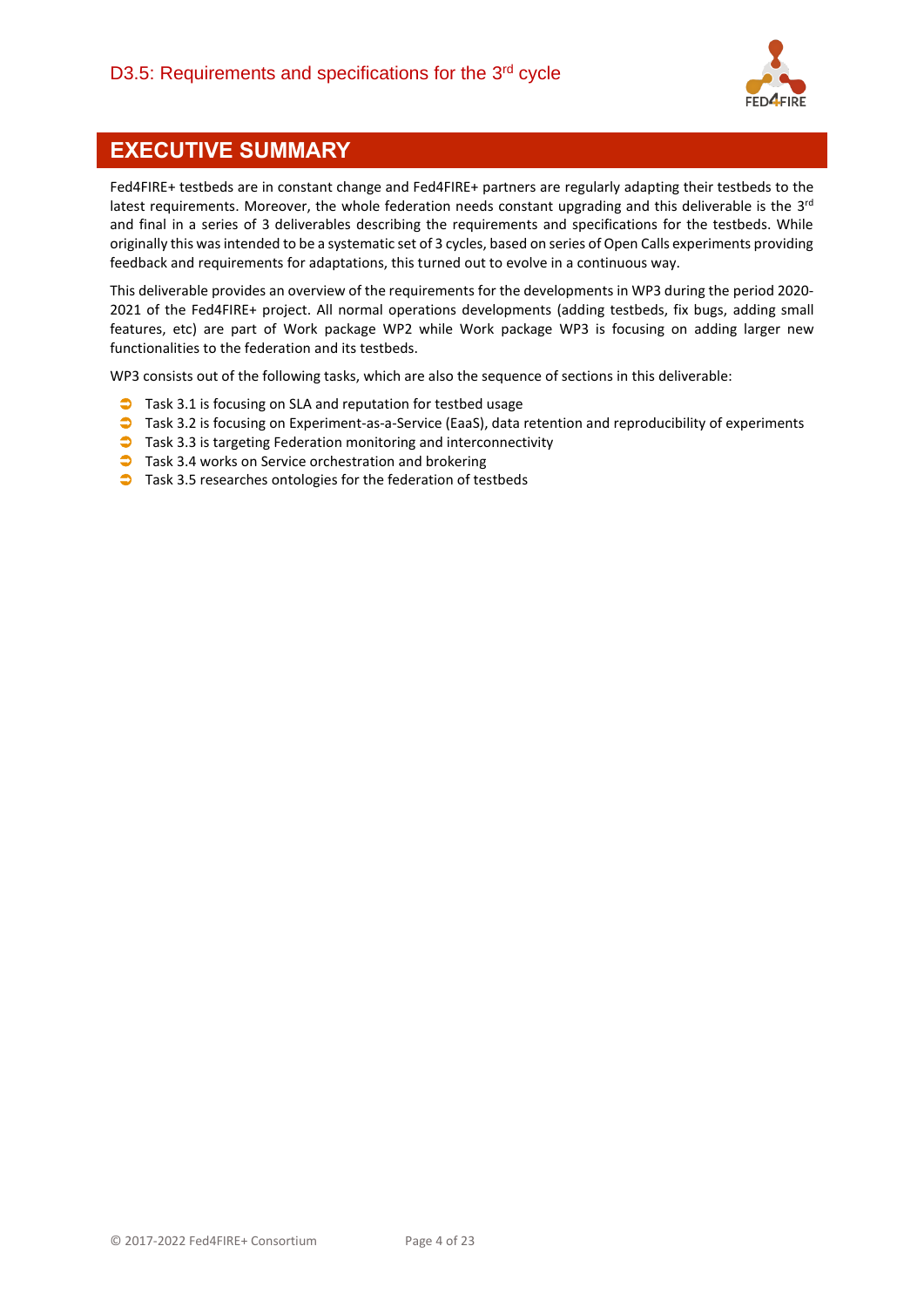

# <span id="page-4-0"></span>TABLE OF CONTENTS

| 1            |       |
|--------------|-------|
| $\mathbf{2}$ |       |
|              | 2.1   |
|              | 2.2   |
|              | 2.2.1 |
|              | 2.2.2 |
| 3            |       |
| 4            |       |
| 5            |       |
|              | 5.1   |
| 6            |       |
| 7            |       |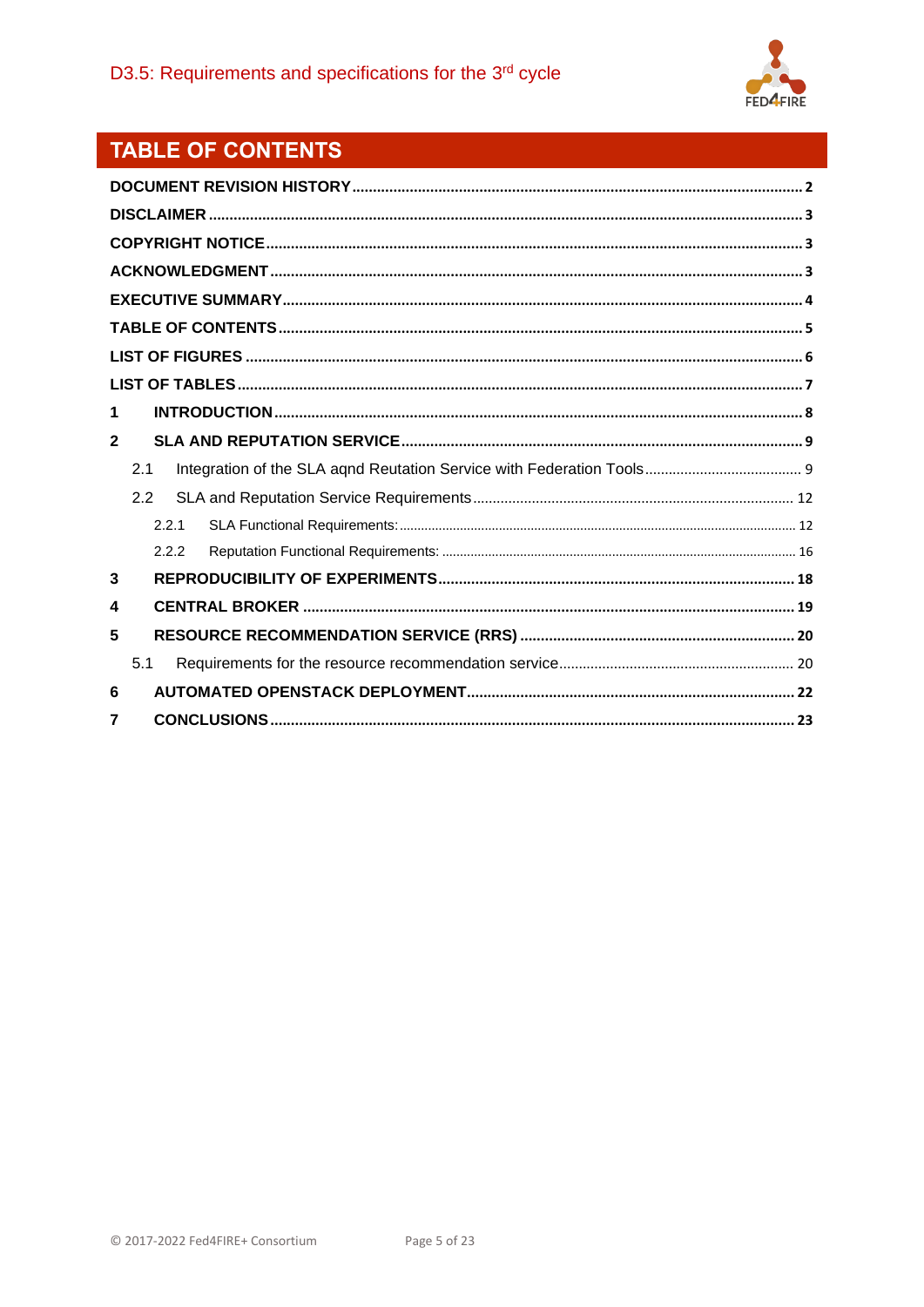

# <span id="page-5-0"></span>**LIST OF FIGURES**

| Figure 2: Sequence diagram showing the involved overall workflow with regards to the SLA service |  |
|--------------------------------------------------------------------------------------------------|--|
|                                                                                                  |  |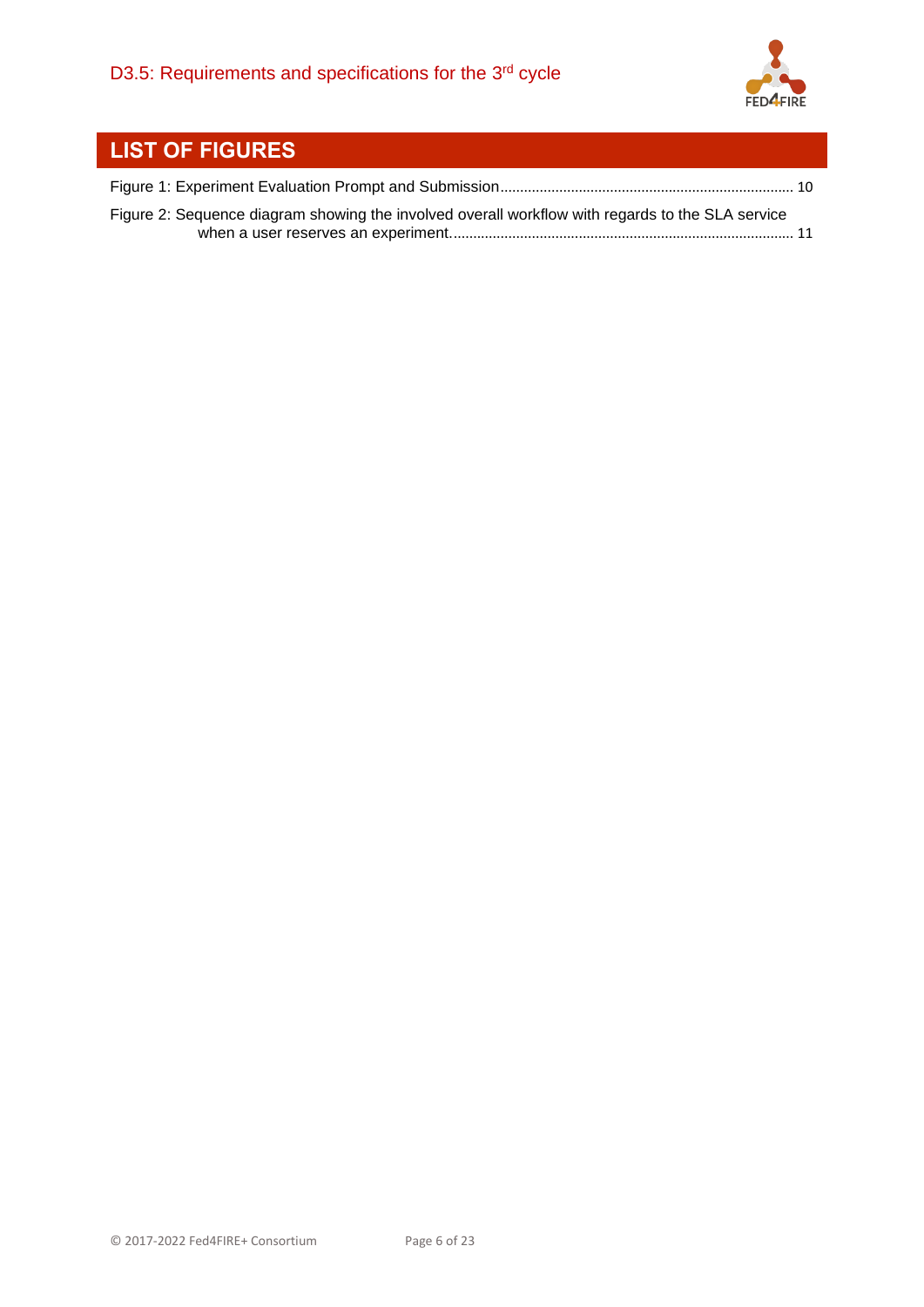

# <span id="page-6-0"></span>**LIST OF TABLES**

| Table 13: SLA Reputation Functional Requirement - PORTAL_REPUTATION_01  16 |  |
|----------------------------------------------------------------------------|--|
| Table 14: SLA Reputation Functional Requirement - PORTAL_REPUTATION_02  16 |  |
| Table 15: SLA Reputation Functional Requirement - PORTAL_REPUTATION_03 17  |  |
| Table 16: SLA Reputation Functional Requirement - PORTAL_REPUTATION_04  17 |  |
|                                                                            |  |
|                                                                            |  |
|                                                                            |  |
|                                                                            |  |
|                                                                            |  |
|                                                                            |  |
|                                                                            |  |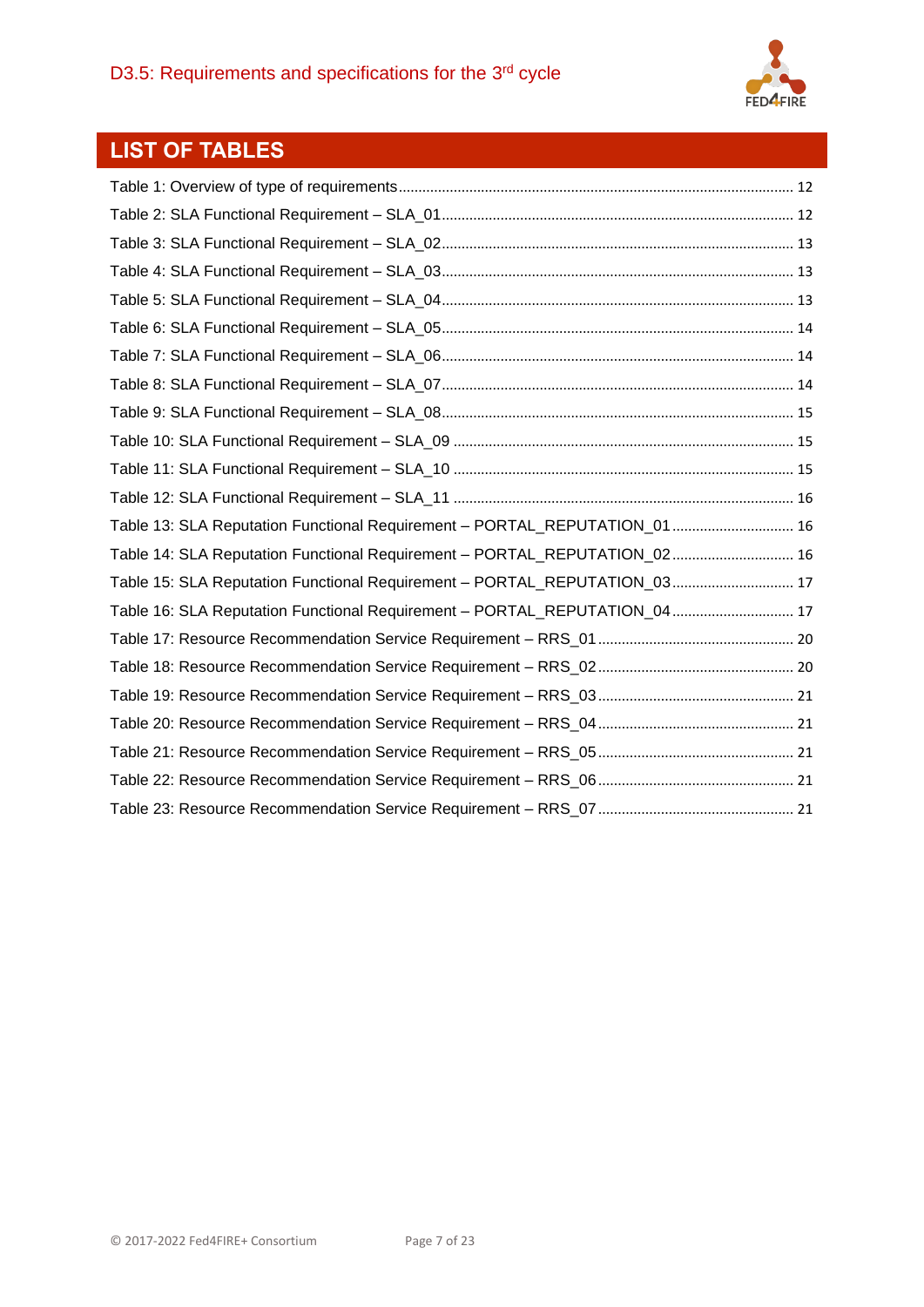

## <span id="page-7-0"></span>**1 INTRODUCTION**

Fed4FIRE+ testbeds are in constant change and Fed4FIRE+ partners are regularly adapting their testbeds to the latest requirements. Moreover, the whole federation needs constant upgrading and this deliverable is the  $3<sup>rd</sup>$ and final in a series of 3 deliverables describing the requirements and specifications for the testbeds. While originally this was intended to be a systematic set of 3 cycles, based on series of Open Calls experiments providing feedback and requirements for adaptations, this turned out to evolve in a continuous way.

This deliverable provides an overview of the requirements for the developments in WP3 during the period 2020- 2021 of the Fed4FIRE+ project. All normal operations developments (adding testbeds, fix bugs, adding small features, etc) are part of Work package WP2 while Work package WP3 is focusing on adding larger new functionalities to the federation and its testbeds.

WP3 consists out of the following tasks, which are also the sequence of sections in this deliverable:

- $\bullet$  Task 3.1 is focusing on SLA and reputation for testbed usage
- Task 3.2 is focusing on Experiment-as-a-Service (EaaS), data retention and reproducibility of experiments
- $\bigcirc$  Task 3.3 is targeting Federation monitoring and interconnectivity
- **Task 3.4 works on Service orchestration and brokering**
- **Task 3.5 researches ontologies for the federation of testbeds**

The sections of this document are linked to these tasks in the following order:

- Section 2 "SLA Reputation Service" is linked to the Task 3.1
- Section 3 "Reproducibility of Experiments" is linked to Task 3.2
- Section 4 "Central Broker" is linked to Task 3.4
- Section 5 "Resource Recommendation Service" is linked to Task 3.5
- Section 6 "Automated Open Stack Deployment" is linked to Task 3.5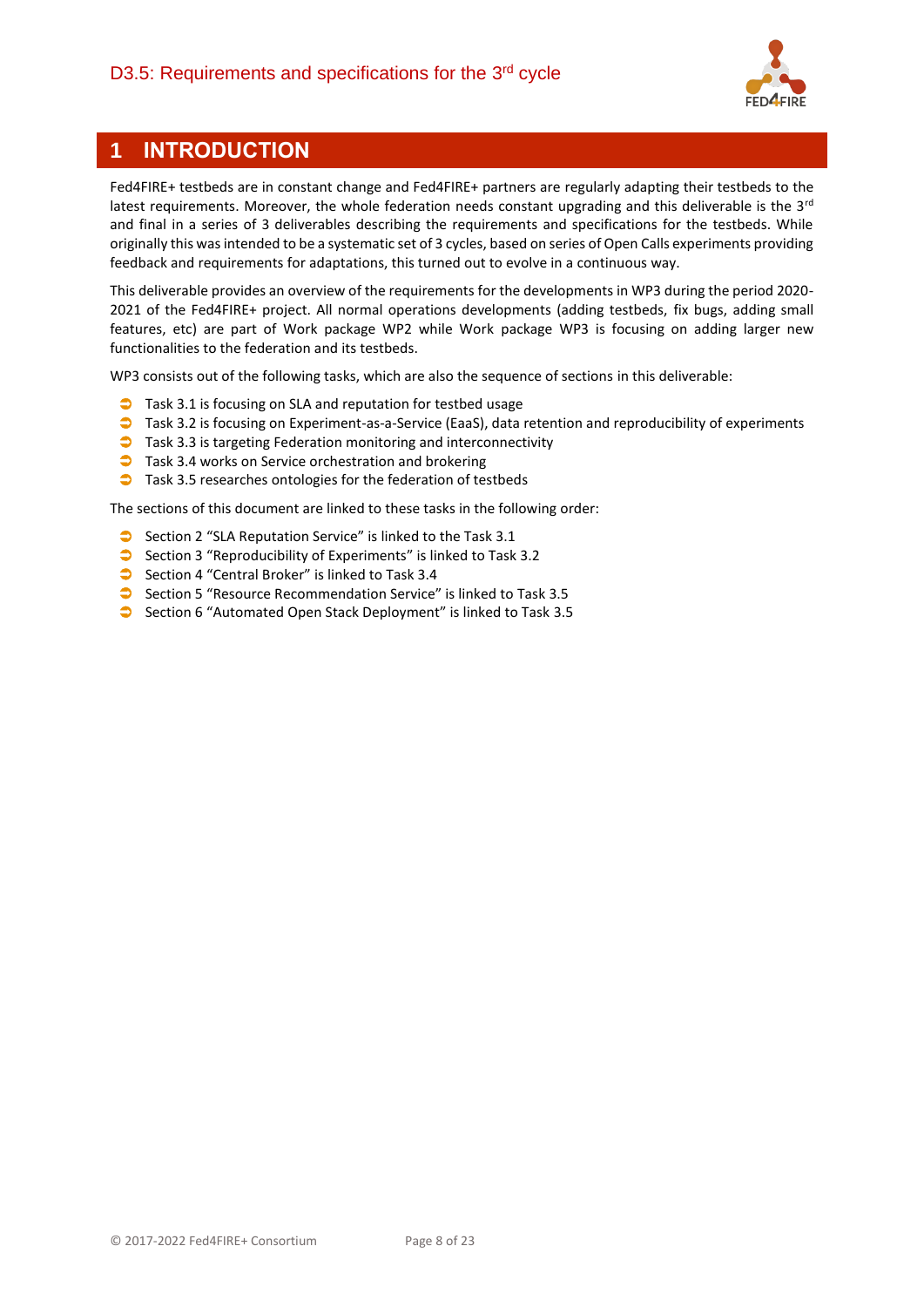

# <span id="page-8-0"></span>**2 SLA AND REPUTATION SERVICE**

In the Fed4FIRE+ environment, the Service Level Agreement (SLA) and the Reputation Service provide the necessary tools and mechanisms for delivering to the users a quantitative view of the trustworthiness of the federated testbeds. This service facilitates the Fed4FIRE+ users to select the appropriate testbed in the federation according to their experiment's requirements.

The aim of adding SLA within Fed4FIRE+ is to enable testbed providers to create offerings that experimenters can accept establishing an agreement with the testbed owner. The agreement acts as a contract between the platform providers and the testbed users. Once the agreement has been created, its fulfillment must be verified. The information related to the execution of an experiment, i.e., if there is an agreement violation, will be sent to the other components using a notification / subscription pattern.

The Reputation Service of Fed4FIRE+ aims to enhance and extend the already-developed reputation service of Fed4Fire project. The updated service will leverage Quality of Service (QoS) metrics, such as Availability, Latency etc., Quality of Experience (QoE) metrics, e.g., Usability and Documentation Readability, and SLA data in order to compute the degree of confidence of both experimenters and testbed. At the end of an experiment, the users will be prompted to give their feedback for the reserved testbeds in order to update the reputation score of the testbed and the credibility score of the experimenter. This process mitigates the effect of abnormal or malicious evaluations and guarantees that the testbed's reputation score is fairly computed.

In the first cycle, the SLA and reputation services were developed. At the second cycle, these services were updated and are integrated with core federated testbeds. At the third slice, the SLA and reputation services will be integrated with the tools of federation, such as the Fed4FIRE Testbed Portal and the jFed tool for resource reservation. The benefits are twofold; a) the SLA service provides a real view of the performance of the utilized resources in an experiment based on agreed metrics, and b) the reputation service provides an objective view of the testbeds' performance that can facilitate future experimenters for the resource selection.

# <span id="page-8-1"></span>**2.1 INTEGRATION OF THE SLA AQND REUTATION SERVICE WITH FEDERATION TOOLS**

In the third-cycle, the already developed Reputation and SLA services will be integrated with the Fed4FIRE Testbed Portal (<https://portal.fed4fire.eu/>) in order to support various phases of the experiment lifecycle. The Reputation Service aims to provide a quantitative credibility measure on the provided resources/services of every testbed. The computation of the reputation score of each testbed is based on the performance of the utilized testbed's resources in the conducted experiments on the testbeds, as described in D3.02 and "Collaborative SLA and reputation-based trust management in cloud federations"<sup>1</sup>. As an indicative index, the reputation score facilitates the future experimenters to select the most appropriate testbeds and resources based on their features and their actual performance. For each testbed, this information will be available on the Fed4FIRE Testbed Portal. Furthermore, after the completion of an experiment, the user will be prompt to evaluate the prerformance of the involved testbed in order to update its reputation score. Figure 1 illustrates the workflow of the evaluation of an experiment and how the reputation score is recalculated. At the end of an experiment, an evaluation form is sent to the experimenter by the Portal. This form includes all the Quality of Service (QoS) and Quality of Experience (QoE) KPIs that must be evaluated by the experimenter. After the submission of the experimenter's response to the Portal, it is forwarded to the Reputation Service, more specifically to the Reputation Engine component, which is responsible for updating the reputation score of all involved testbs. Finally, the updated reputation scores are sent ot the Portal to be updated on the testbed description.

<sup>1</sup> Papadakis-Vlachopapadopoulos, K., González, R.S., Dimolitsas, I., Dechouniotis, D., Ferrer, A.J. and Papavassiliou, S., 2019. Collaborative SLA and reputation-based trust management in cloud federations. Future Generation Computer Systems, 100, pp.498-512.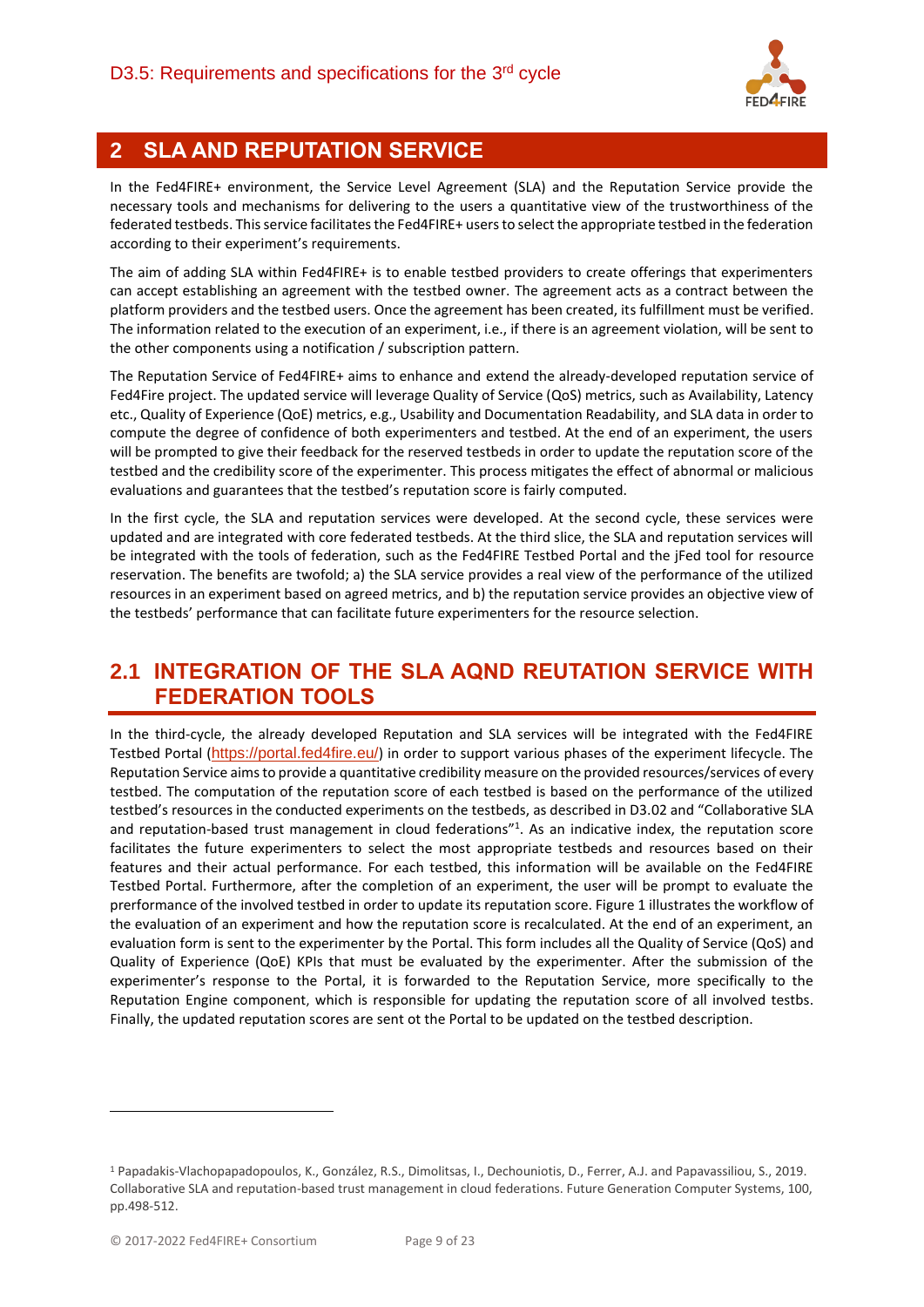



#### Experiment Evaluation Prompt and Submission

*Figure 1: Experiment Evaluation Prompt and Submission*

<span id="page-9-0"></span>Furthermore, the objective of the complete SLA Service, implemented in the context of the Fed4FIRE+ project, has been to provide the capability to testbed providers to enforce QoS metrics of their infrastructure to experimenters.

The idea, as already described in previous version of the WP3 deliverables (in particular in the deliverable D3.03), has been that every time an experimenter initiates an experiment, a contract agreement, a Service Level Agreement (SLA), is established between the testbed provider and the experimenter – in general, stating the total availability of infrastructure resources during the total duration of the experiments.

The requirements for the development of this third cycle follow and consequently improve the requirements already presented on previous deliverables, mainly the deliverable D3.03 – "Requirements and specifications for the second cycle".

During this 3<sup>rd</sup> project implementation cycle, we will be working around the improvement of the SLA service reliability as well as the capability to be agnostic to any kind of Portal used to implement the interaction infrastructure provider - experimenters.

In terms of software architecture, the SLA Service is composed of the following several components:

- SLA Core. Located in each of the testbeds, it is the main component of the SLA Service, and in charge of the management of entities and its evaluation.
- SLA Collector. It is located at federation level and it behaves as a façade to the SLA-Cores in the testbed and notifier.
- SLA Dashboard. It is the service that allows the federation users to inspect the status of their agreements. It is located at the federation level.

Some updates in these components have been developed since the release of D3.02.

The facade functionality of the SLA-Collector has been implemented. The SLA-Core of the testbeds must be registered on the Collector. The Collector exposes endpoints that are equal to the Core - adding a testbed-id parameter - so the Collector can forward the request to the appropriate testbed. The dashboard has been implemented, but it needs additional efforts to integrate it into the federation.

The sequence diagram below in [Figure 2](#page-10-0) shows the involved overall workflow with regards to the SLA service when a user reserves an experiment. The service, as already mentioned, is agnostic to the Portal.

It starts when a user decides to reserve infrastructure in one of the Fed4FIRE+ testbeds. According to the user's needs, a number of testbeds can be available. Besides the infrastructure, the testbed offers guarantees for their resources (in principle, resources availability during the experiment, but additional metrics could be added). These guarantees are stored in a document called SLA Template, which can be viewed by the user.

When the user selects a testbed and reserves the experiment, an agreement between the user and the testbed is created automatically by the system. This agreement, depending on the guarantees, is evaluated during the experiment or when the experiment ends.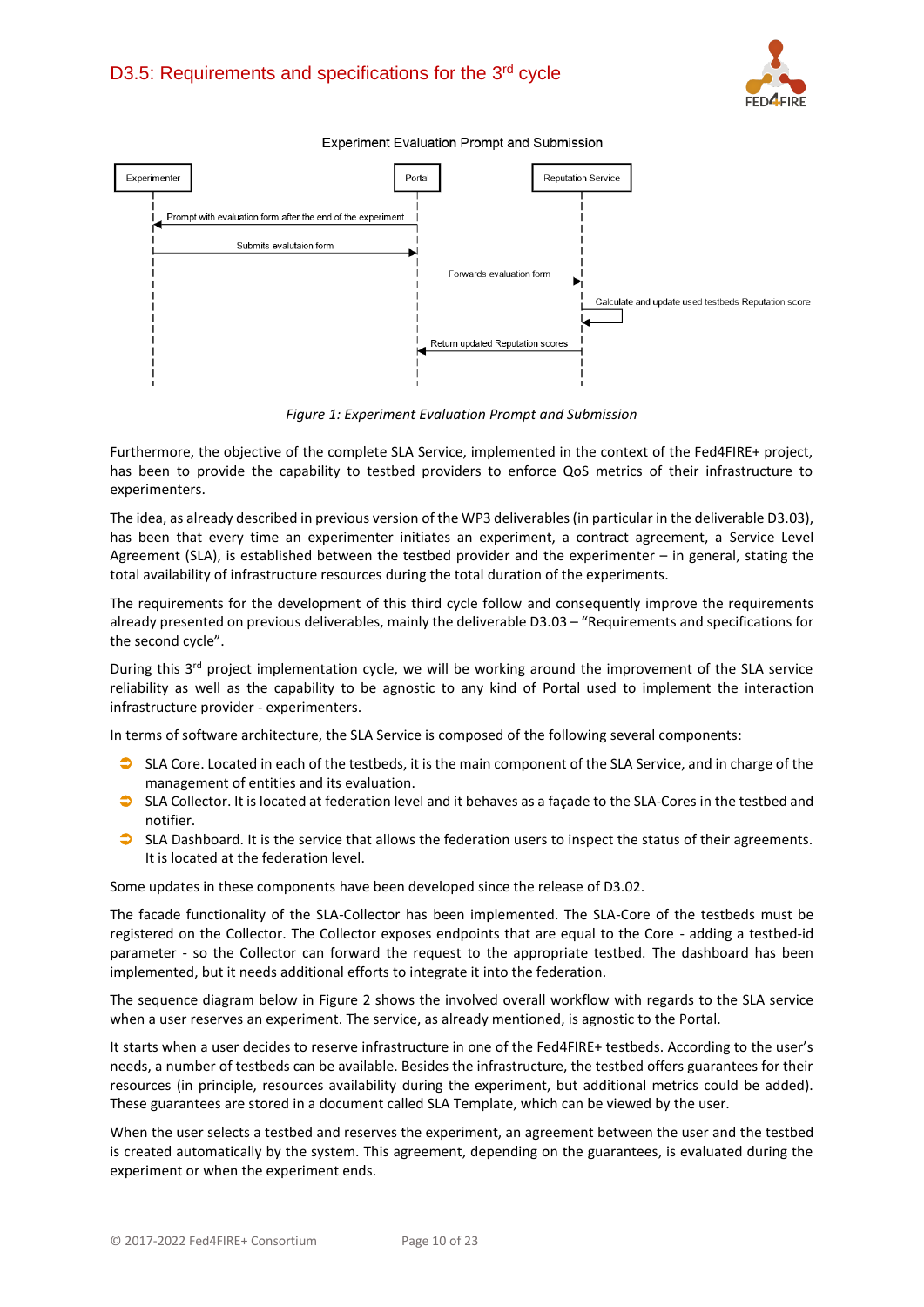## D3.5: Requirements and specifications for the 3<sup>rd</sup> cycle





<span id="page-10-0"></span>*Figure 2: Sequence diagram showing the involved overall workflow with regards to the SLA service when a user reserves an experiment.*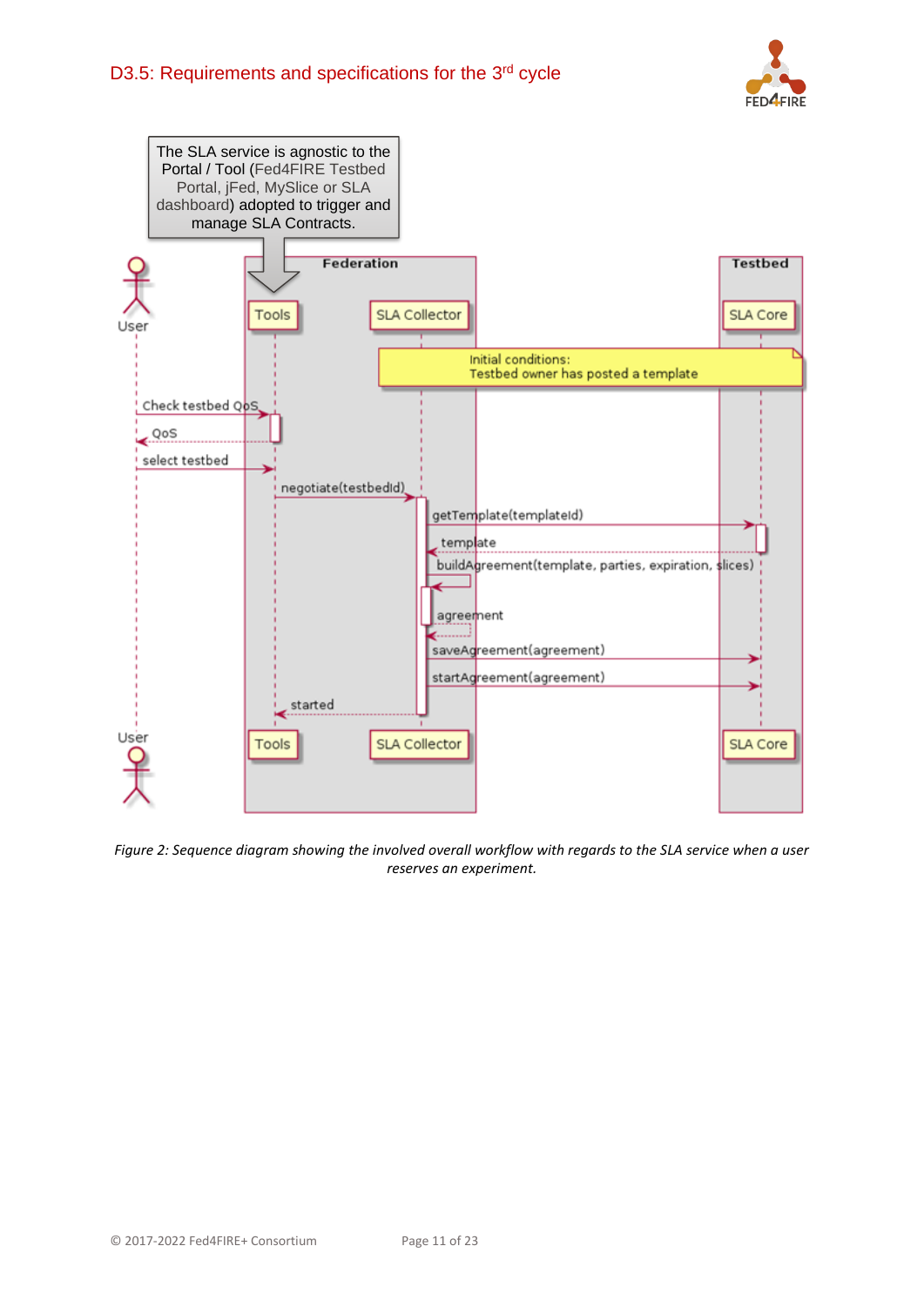

# <span id="page-11-0"></span>**2.2 SLA AND REPUTATION SERVICE REQUIREMENTS**

The activities to be developed during the 3<sup>rd</sup> cycle must fulfil the functional requirements listed below. The first group of requirements refer to the Reputation Service, while the second ones refer to the SLA service

These are the type of requirements that we envision (for this cycle only FUNC, ENV, DATA and USE requirements are defined):

| <b>Functional</b>      | <b>Functional</b>                               | <b>FUNC</b> |
|------------------------|-------------------------------------------------|-------------|
|                        | Data                                            | <b>DATA</b> |
| <b>Non-functional:</b> | Look and Feel Requirements                      | L&F         |
|                        | <b>Usability Requirements</b>                   | <b>USE</b>  |
|                        | Performance Requirements                        | <b>PERF</b> |
|                        | <b>Operational - Environmental Requirements</b> | ENV         |
|                        | Maintainability and Support Requirements        | <b>SUP</b>  |

*Table 1: Overview of type of requirements*

### <span id="page-11-2"></span><span id="page-11-1"></span>**2.2.1 SLA Functional Requirements:**

The activities to be developed during the 3rd cycle must fulfil the functional requirements listed below.

The below tables summarize all service requirements to be fulfilled (implementing new code or improve development done during past project cycles).

| ID                              | <b>SLA 01</b>                                                                                                                                                                                                                                                                                                                                                                               |  |
|---------------------------------|---------------------------------------------------------------------------------------------------------------------------------------------------------------------------------------------------------------------------------------------------------------------------------------------------------------------------------------------------------------------------------------------|--|
| <b>Title</b>                    | SLA solution must cover the whole lifecycle specified in WS-Agreement through                                                                                                                                                                                                                                                                                                               |  |
|                                 | interacting with the Fed4FIRE Testbed Portal (https://portal.fed4fire.eu/)                                                                                                                                                                                                                                                                                                                  |  |
| <b>Short description</b>        | The solution must cover the SLA lifecycle:<br>Generation of WS-Agreement templates and agreements<br>٠<br>Provisioning of the agreements.<br>Management of SLA related entities: templates, agreements, providers,<br>$\bullet$<br>violations and penalties<br>Assessment of Service Level Objectives (SLOs) and generation of corresponding<br>٠<br>penalties when an SLO is violated<br>٠ |  |
|                                 | Notification of detected violations and incurred penalties to the SLA Collector<br>in order to handle it with the subscription service.<br>Stop the agreements and their monitoring                                                                                                                                                                                                         |  |
| <b>Additional Information:</b>  | A platform owner through the Portal, but no other, must be able to create an<br>offering. Technically this is implemented by creating an SLA template and including<br>measurable terms. The information of the violations must be generated<br>throughout an experiment lifetime.                                                                                                          |  |
| <b>Type</b>                     | <b>FUNC</b>                                                                                                                                                                                                                                                                                                                                                                                 |  |
| <b>Priority Level</b>           | High                                                                                                                                                                                                                                                                                                                                                                                        |  |
| <b>Identified by Partner(s)</b> | <b>ATOS</b>                                                                                                                                                                                                                                                                                                                                                                                 |  |
| <b>Status</b>                   | Work in progress                                                                                                                                                                                                                                                                                                                                                                            |  |

<span id="page-11-3"></span>*Table 2: SLA Functional Requirement – SLA\_01*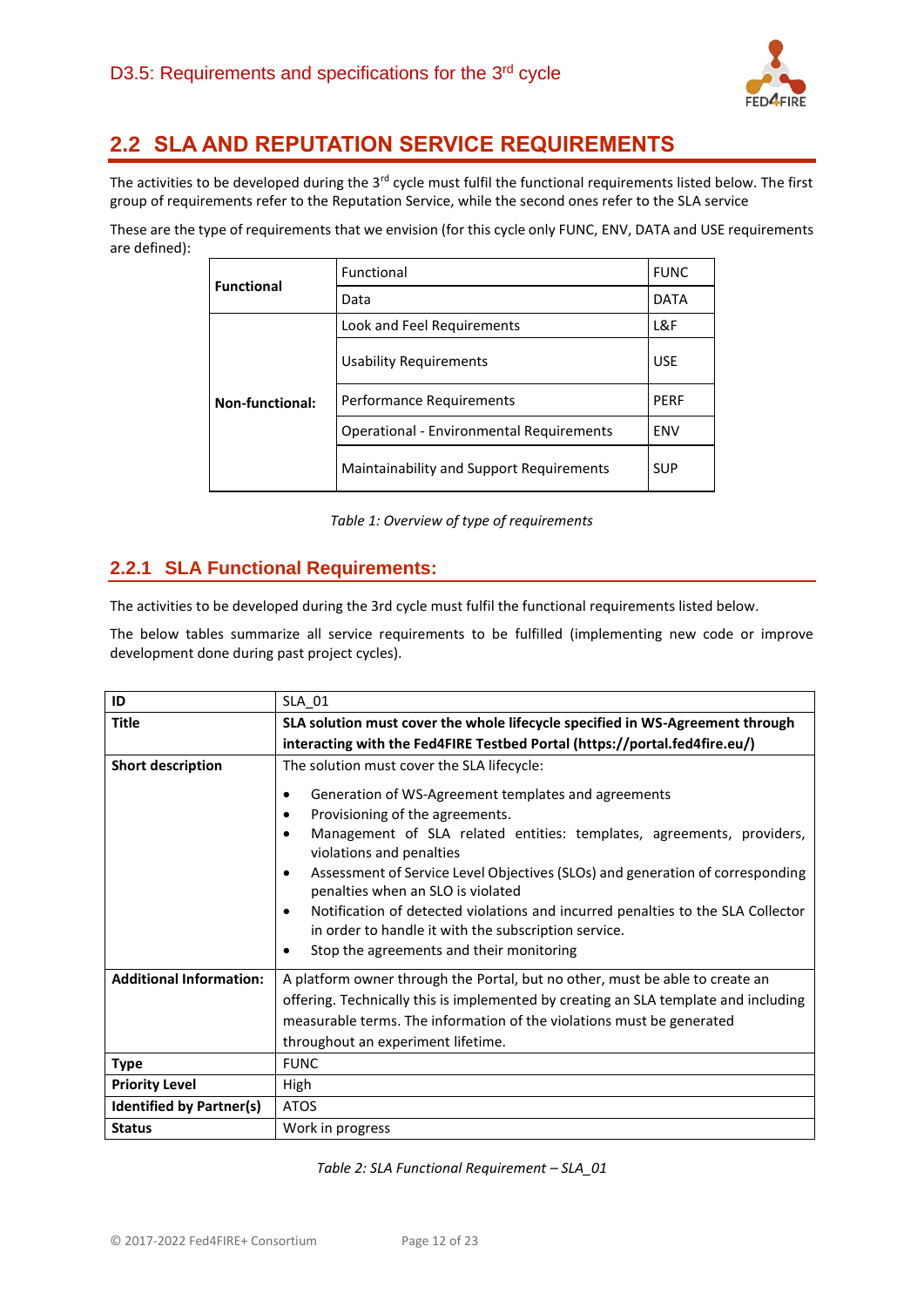

| ID                              | SLA 02                                                                                                                                                                                                                                                                                                                                                                                                                                                                                                                                                                            |
|---------------------------------|-----------------------------------------------------------------------------------------------------------------------------------------------------------------------------------------------------------------------------------------------------------------------------------------------------------------------------------------------------------------------------------------------------------------------------------------------------------------------------------------------------------------------------------------------------------------------------------|
| Title                           | <b>SLA solution REST interface</b>                                                                                                                                                                                                                                                                                                                                                                                                                                                                                                                                                |
| <b>Short description</b>        | The SLA solution needs to be agnostic, thus it will provide the same REST<br>interface implemented during the $2nd$ implementation cycle in order to enable<br>third-party applications to interact with it also through the Fed4FIRE Testbed<br>Portal (https://portal.fed4fire.eu/). The third-party software must be able to<br>retrieve the details about an offering, template or enforce (start the execution)<br>of an agreement. The result of the execution of an agreement must be also<br>available via the REST interface. The message format must be in XML or JSON. |
| <b>Additional</b>               |                                                                                                                                                                                                                                                                                                                                                                                                                                                                                                                                                                                   |
| Information:                    |                                                                                                                                                                                                                                                                                                                                                                                                                                                                                                                                                                                   |
| Type                            | FUNC / ENV                                                                                                                                                                                                                                                                                                                                                                                                                                                                                                                                                                        |
| <b>Priority Level</b>           | High                                                                                                                                                                                                                                                                                                                                                                                                                                                                                                                                                                              |
| <b>Identified by Partner(s)</b> | <b>ATOS</b>                                                                                                                                                                                                                                                                                                                                                                                                                                                                                                                                                                       |
| <b>Status</b>                   | Work in progress                                                                                                                                                                                                                                                                                                                                                                                                                                                                                                                                                                  |

#### *Table 3: SLA Functional Requirement – SLA\_02*

<span id="page-12-0"></span>

| ID                              | <b>SLA 03</b>                                                                                                                                                                                                                                                                                                                                        |
|---------------------------------|------------------------------------------------------------------------------------------------------------------------------------------------------------------------------------------------------------------------------------------------------------------------------------------------------------------------------------------------------|
| <b>Title</b>                    | <b>SLA solution Subscription mechanism</b>                                                                                                                                                                                                                                                                                                           |
| <b>Short description</b>        | SLA must provide a subscription mechanism in order to allow third-party<br>software to receive the information of the violations that are occurring in a<br>specific agreement while the agreement is enforced or at the end of the<br>agreement enforcement. The subscription mechanism must enable filtering the<br>messages based on the content. |
| <b>Additional</b>               |                                                                                                                                                                                                                                                                                                                                                      |
| Information:                    |                                                                                                                                                                                                                                                                                                                                                      |
| <b>Type</b>                     | <b>FUNC</b>                                                                                                                                                                                                                                                                                                                                          |
| <b>Priority Level</b>           | Medium                                                                                                                                                                                                                                                                                                                                               |
| <b>Identified by Partner(s)</b> | <b>ATOS</b>                                                                                                                                                                                                                                                                                                                                          |
| <b>Status</b>                   | Work in progress                                                                                                                                                                                                                                                                                                                                     |

#### *Table 4: SLA Functional Requirement – SLA\_03*

<span id="page-12-1"></span>

| ID                              | <b>SLA 04</b>                                                                                                                                                        |
|---------------------------------|----------------------------------------------------------------------------------------------------------------------------------------------------------------------|
| <b>Title</b>                    | <b>SLA solution multitenant</b>                                                                                                                                      |
| <b>Short description</b>        | SLA must support the recording of offerings and agreements from different<br>organizations in such a way that the organizations cannot interfere with each<br>other. |
| <b>Additional</b>               | As the architecture is not centralized, every testbed will have different data                                                                                       |
| Information:                    | bases and data between them will not be shared.                                                                                                                      |
| <b>Type</b>                     | <b>FUNC</b>                                                                                                                                                          |
| <b>Priority Level</b>           | High                                                                                                                                                                 |
| <b>Identified by Partner(s)</b> | <b>ATOS</b>                                                                                                                                                          |
| <b>Status</b>                   | Work in progress                                                                                                                                                     |

<span id="page-12-2"></span>*Table 5: SLA Functional Requirement – SLA\_04*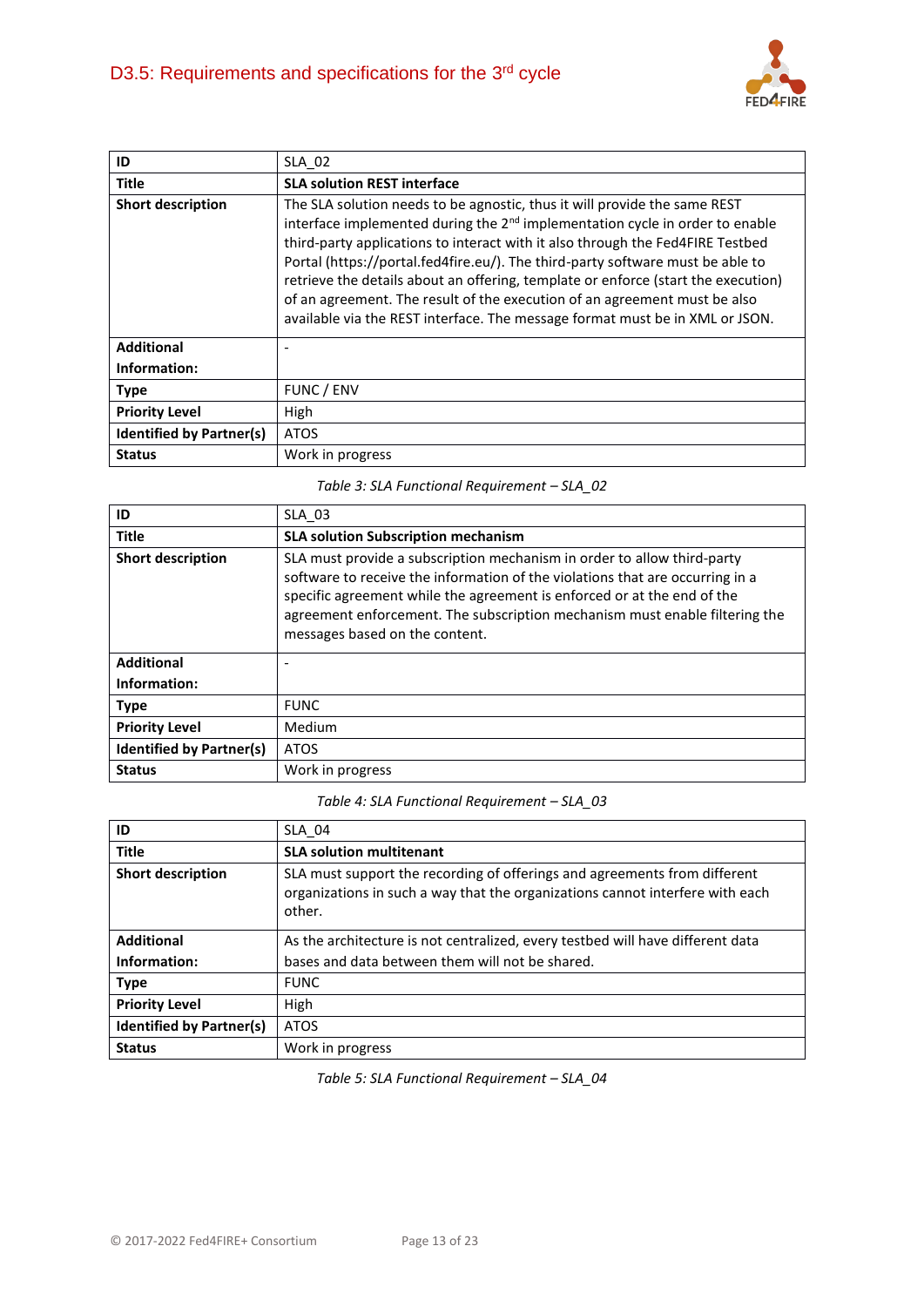

| ID                              | <b>SLA 05</b>                                                                                                                                                                                                                                                                                                                                                                                                                                                                                                                                                                                  |
|---------------------------------|------------------------------------------------------------------------------------------------------------------------------------------------------------------------------------------------------------------------------------------------------------------------------------------------------------------------------------------------------------------------------------------------------------------------------------------------------------------------------------------------------------------------------------------------------------------------------------------------|
| Title                           | <b>SLA Management Dashboard</b>                                                                                                                                                                                                                                                                                                                                                                                                                                                                                                                                                                |
| <b>Short description</b>        | The SLA Solution must provide also an independent SLA Management Dashboard<br>GUI to simplify the task of testbed providers of creating new offerings and to<br>check the agreements that have been created based on its offerings. Detailed<br>information associated to the offerings and agreements like the terms to be<br>Ifulfilled or the violations that have occurred must be also identifiable with this<br>GUI.<br>Moreover, experimenters will be able follow up the agreements created outside<br>the dashboard, since the dashboard is not responsible to create new agreements. |
| <b>Additional Info:</b>         | -                                                                                                                                                                                                                                                                                                                                                                                                                                                                                                                                                                                              |
| <b>Type</b>                     | <b>USE</b>                                                                                                                                                                                                                                                                                                                                                                                                                                                                                                                                                                                     |
| <b>Priority Level</b>           | Medium                                                                                                                                                                                                                                                                                                                                                                                                                                                                                                                                                                                         |
| <b>Identified by Partner(s)</b> | <b>ATOS</b>                                                                                                                                                                                                                                                                                                                                                                                                                                                                                                                                                                                    |
| <b>Status</b>                   | Work in progress                                                                                                                                                                                                                                                                                                                                                                                                                                                                                                                                                                               |

#### *Table 6: SLA Functional Requirement – SLA\_05*

<span id="page-13-0"></span>

| ID                              | SLA 06                                                                                                                                                                                                                                                                                                                                                                                                                                                                             |
|---------------------------------|------------------------------------------------------------------------------------------------------------------------------------------------------------------------------------------------------------------------------------------------------------------------------------------------------------------------------------------------------------------------------------------------------------------------------------------------------------------------------------|
| Title                           | <b>Agreement creation and enactment</b>                                                                                                                                                                                                                                                                                                                                                                                                                                            |
| <b>Short description</b>        | The agreement creation will be done with jFed or MySlice as well as the Fed4FIRE<br>Testbed Portal tools. It must be always based to an offering created by a testbed<br>provider. This agreement must always include the terms that must be fulfilled,<br>the expiration time and the id of the offering it is based on.<br>The SLA solution must allow creating an agreement between platform provider<br>(testbed owner) and testbed client (experimenter) based on an offering |
| <b>Additional</b>               | The testbed client must be able to check the existing offering in order to find out                                                                                                                                                                                                                                                                                                                                                                                                |
| Information:                    | if there is an interesting one.                                                                                                                                                                                                                                                                                                                                                                                                                                                    |
| <b>Type</b>                     | <b>FUNC</b>                                                                                                                                                                                                                                                                                                                                                                                                                                                                        |
| <b>Priority Level</b>           | High                                                                                                                                                                                                                                                                                                                                                                                                                                                                               |
| <b>Identified by Partner(s)</b> | <b>ATOS</b>                                                                                                                                                                                                                                                                                                                                                                                                                                                                        |
| <b>Status</b>                   | Work in progress                                                                                                                                                                                                                                                                                                                                                                                                                                                                   |

#### *Table 7: SLA Functional Requirement – SLA\_06*

<span id="page-13-1"></span>

| ID                              | <b>SLA 07</b>                                                                                                              |
|---------------------------------|----------------------------------------------------------------------------------------------------------------------------|
| <b>Title</b>                    | SLA terms quantizable                                                                                                      |
| <b>Short description</b>        | SLA offerings and agreement will contain terms that must be guaranteed. These<br>terms must be quantizable and comparable. |
| <b>Additional</b>               | This is a functional requirement needed by the SLA. The testbed providers must                                             |
| Information:                    | indicate terms that must be quantizable and comparable, otherwise the SLA                                                  |
|                                 | solution won't be able to calculate if the terms are being fulfilled or not.                                               |
| <b>Type</b>                     | <b>FUNC</b>                                                                                                                |
| <b>Priority Level</b>           | Medium                                                                                                                     |
| <b>Identified by Partner(s)</b> | <b>ATOS</b>                                                                                                                |
| <b>Status</b>                   | Work in progress                                                                                                           |

<span id="page-13-2"></span>*Table 8: SLA Functional Requirement – SLA\_07*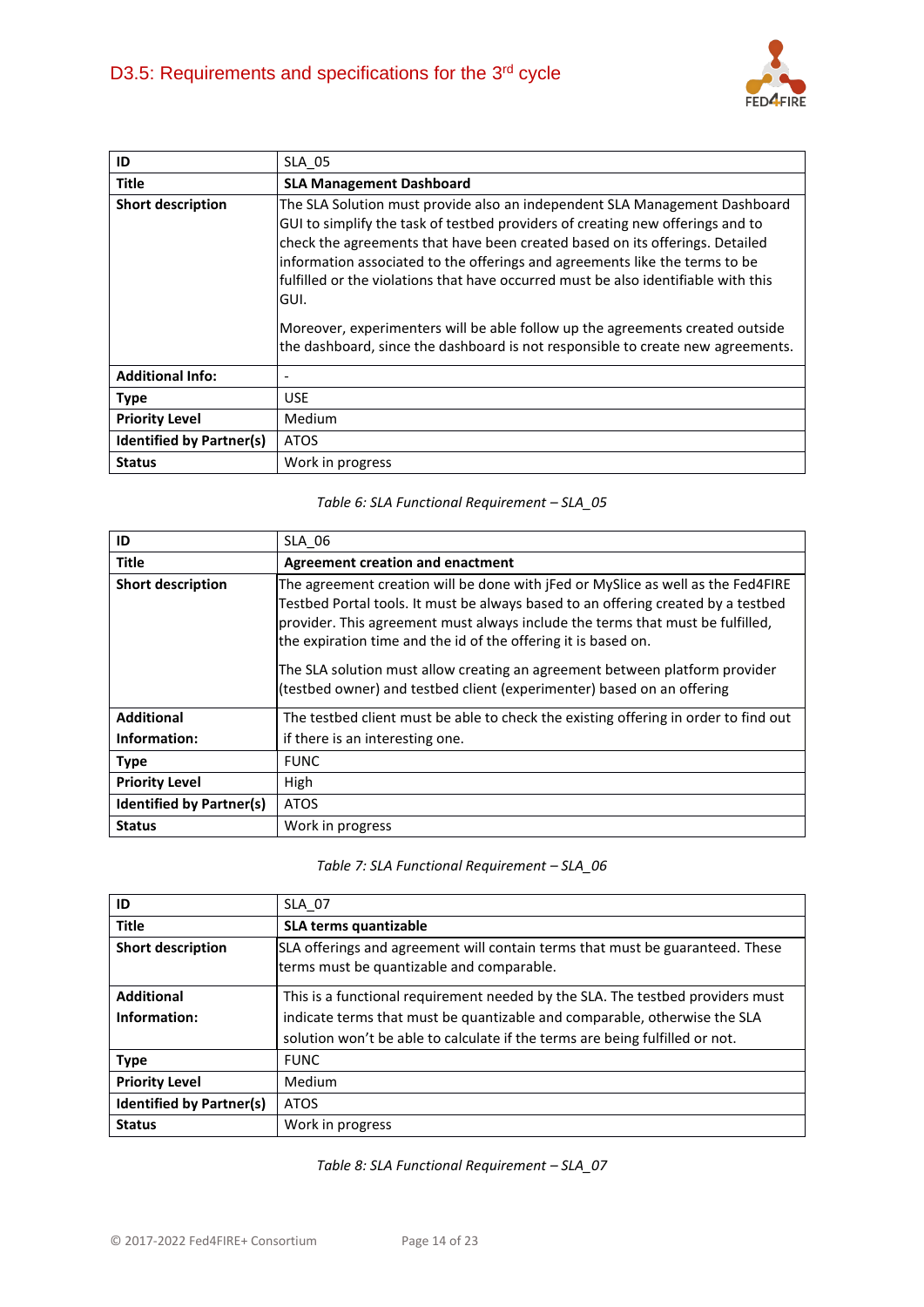

| ID                              | <b>SLA 08</b>                                                                                                                                                                                                                                                                                                                       |
|---------------------------------|-------------------------------------------------------------------------------------------------------------------------------------------------------------------------------------------------------------------------------------------------------------------------------------------------------------------------------------|
| Title                           | SLA access to monitoring data                                                                                                                                                                                                                                                                                                       |
| <b>Short description</b>        | SLA solution must have access to the monitoring data and it must be able to<br>retrieve it using terms that specified by the testbed provider in the guarantee<br>terms. Once an agreement has been created, it must be able to monitor it and<br>calculate if violation occurs or not                                              |
| <b>Additional</b>               | In order to calculate if a violation occurs or not, the SLA solution must access to                                                                                                                                                                                                                                                 |
| Information:                    | the monitoring data. The agreement will contain different equation with terms<br>and comparison that must be fulfilled (guarantee term). The monitoring data<br>must be retrieved based on the names of the terms. The values that are<br>retrieved must be comparable with the expression used in the equation to be<br>fulfilled. |
| <b>Type</b>                     | <b>DATA</b>                                                                                                                                                                                                                                                                                                                         |
| <b>Priority Level</b>           | High                                                                                                                                                                                                                                                                                                                                |
| <b>Identified by Partner(s)</b> | <b>ATOS</b>                                                                                                                                                                                                                                                                                                                         |
| <b>Status</b>                   | Work in progress                                                                                                                                                                                                                                                                                                                    |

#### *Table 9: SLA Functional Requirement – SLA\_08*

<span id="page-14-0"></span>

| ID                              | <b>SLA 09</b>                                                                                                                            |
|---------------------------------|------------------------------------------------------------------------------------------------------------------------------------------|
| <b>Title</b>                    | Distributed federation architecture.                                                                                                     |
| <b>Short description</b>        | A decision taken in Fed4Fire is that the SLA solution has to be distributed, and this<br>is a requirement that will remain in Fed4FIRE+. |
| <b>Additional</b>               | The SLA solution will allow the integration with other components in order to                                                            |
| Information:                    | manage the agreements exposing interfaces.                                                                                               |
| <b>Type</b>                     | ENV                                                                                                                                      |
| <b>Priority Level</b>           | High                                                                                                                                     |
| <b>Identified by Partner(s)</b> | <b>ATOS</b>                                                                                                                              |
| <b>Status</b>                   | Work in progress                                                                                                                         |

#### *Table 10: SLA Functional Requirement – SLA\_09*

<span id="page-14-1"></span>

| ID                              | SLA 10                                                                                                                                                              |
|---------------------------------|---------------------------------------------------------------------------------------------------------------------------------------------------------------------|
| <b>Title</b>                    | SLA solution software dependencies                                                                                                                                  |
| <b>Short description</b>        | The different SLA components can have different technologies and they must<br>expose REST APIs to communicate each other. They have to be modular and<br>decoupled. |
| <b>Additional</b>               | Technologies used Python and Java based on the results of Fed4Fire.                                                                                                 |
| Information:                    |                                                                                                                                                                     |
| <b>Type</b>                     | <b>ENV</b>                                                                                                                                                          |
| <b>Priority Level</b>           | High                                                                                                                                                                |
| <b>Identified by Partner(s)</b> | <b>ATOS</b>                                                                                                                                                         |
| <b>Status</b>                   | Work in progress                                                                                                                                                    |

<span id="page-14-2"></span>*Table 11: SLA Functional Requirement – SLA\_10*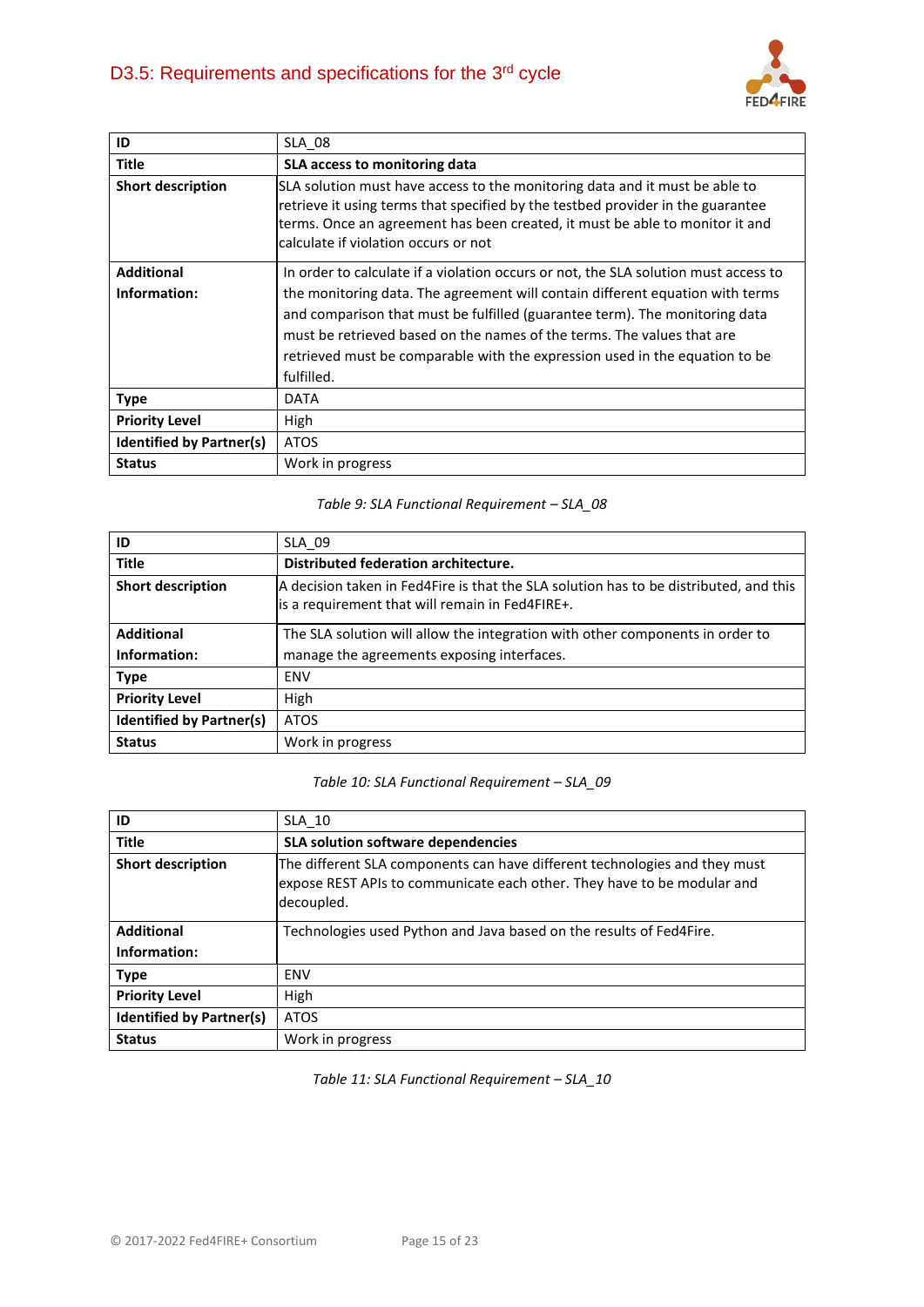

| ID                       | SLA 11                                                                          |
|--------------------------|---------------------------------------------------------------------------------|
| <b>Title</b>             | Include node information in violation                                           |
| <b>Short description</b> | A violation must contain the information about the node that made the violation |
|                          | occur.                                                                          |
| <b>Additional</b>        |                                                                                 |
| Information:             |                                                                                 |
| <b>Type</b>              | <b>FUNC</b>                                                                     |
| <b>Priority Level</b>    | High                                                                            |
| <b>Identified by</b>     | <b>NTUA</b>                                                                     |
| Partner(s)               |                                                                                 |
| <b>Status</b>            | Work in progress                                                                |

*Table 12: SLA Functional Requirement – SLA\_11*

# <span id="page-15-1"></span><span id="page-15-0"></span>**2.2.2 Reputation Functional Requirements:**

| ID                              | PORTAL REPUTATION 01                                                          |
|---------------------------------|-------------------------------------------------------------------------------|
| <b>Title</b>                    | Portal Interconnection with Reputation Service REST interface                 |
| <b>Short description</b>        | The Fed4Fire+ Portal will connect to the Reputation Service's REST API to     |
|                                 | retrieve reputation scores of all testbeds and submit new evaluations through |
|                                 | the REST API after the completion of an experiment.                           |
| <b>Additional information</b>   | The message format must be in JSON.                                           |
| <b>Type</b>                     | FUNC / ENV                                                                    |
| <b>Priority Level</b>           | High                                                                          |
| <b>Identified by Partner(s)</b> | Imec / NTUA                                                                   |
| <b>Status</b>                   | Work in progress                                                              |

*Table 13: SLA Reputation Functional Requirement – PORTAL\_REPUTATION\_01*

<span id="page-15-2"></span>

| ID                              | PORTAL_REPUTATION_02                                                                                                                                                                                                                                               |
|---------------------------------|--------------------------------------------------------------------------------------------------------------------------------------------------------------------------------------------------------------------------------------------------------------------|
| <b>Title</b>                    | <b>Display Reputation Scores on Portal</b>                                                                                                                                                                                                                         |
| <b>Short description</b>        | The Portal will present to experimenters through its GUI, the reputation score of<br>each testbed in the experiment creation and testbed selection process. The<br>reputation scores will be retrieved on demand from the Reputation Service's<br><b>REST API.</b> |
| <b>Additional information</b>   |                                                                                                                                                                                                                                                                    |
| <b>Type</b>                     | FUNC / ENV / DATA                                                                                                                                                                                                                                                  |
| <b>Priority Level</b>           | <b>HIGH</b>                                                                                                                                                                                                                                                        |
| <b>Identified by Partner(s)</b> | Imec / NTUA                                                                                                                                                                                                                                                        |
| <b>Status</b>                   | Work in progress                                                                                                                                                                                                                                                   |

<span id="page-15-3"></span>*Table 14: SLA Reputation Functional Requirement – PORTAL\_REPUTATION\_02*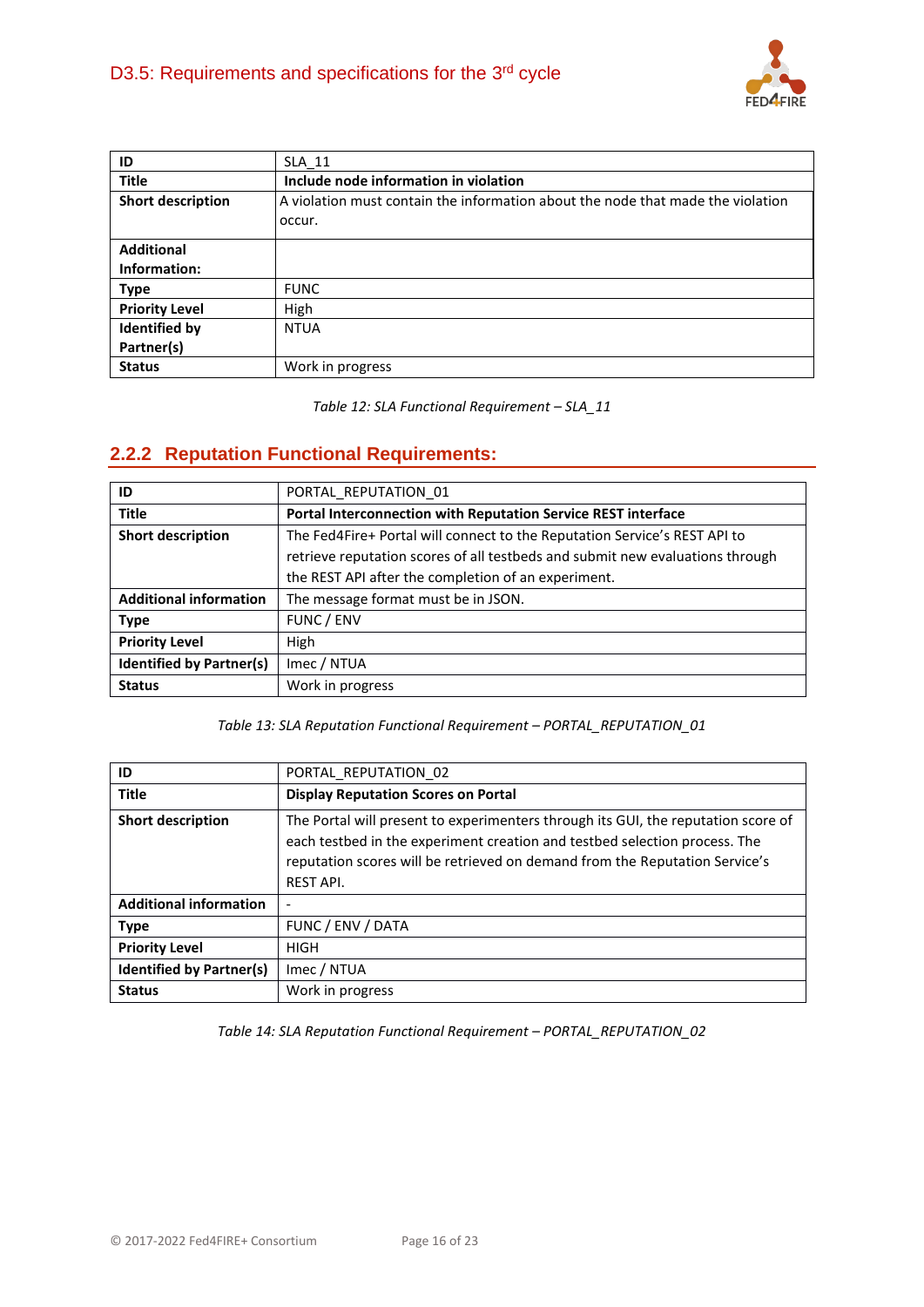

| ID                              | PORTAL_REPUTATION_03                                                        |
|---------------------------------|-----------------------------------------------------------------------------|
| <b>Title</b>                    | <b>Experiment Evaluation Prompt</b>                                         |
| <b>Short description</b>        | After the completion of an experiment, the Portal will prompt the user to   |
|                                 | evaluate the Testbeds used with an appropriate rating form through the GUI. |
| <b>Additional information</b>   |                                                                             |
| <b>Type</b>                     | FUNC / ENV                                                                  |
| <b>Priority Level</b>           | High                                                                        |
| <b>Identified by Partner(s)</b> | <b>Imec</b>                                                                 |
| <b>Status</b>                   | Work in Progress                                                            |

*Table 15: SLA Reputation Functional Requirement – PORTAL\_REPUTATION\_03*

<span id="page-16-0"></span>

| ID                              | PORTAL REPUTATION 04                                                                                                                                                                                                                                                                                                                                |
|---------------------------------|-----------------------------------------------------------------------------------------------------------------------------------------------------------------------------------------------------------------------------------------------------------------------------------------------------------------------------------------------------|
| <b>Title</b>                    | <b>Experiment Evaluation Submission</b>                                                                                                                                                                                                                                                                                                             |
| <b>Short description</b>        | When a user fills and submits the rating form described in<br>PORTAL REPUTATION 03 requirement, the Portal will submit it to the<br>Reputation Service's REST API along with information for the Testbeds and<br>resources used. The Reputation Service's API will return to the Portal the<br>updated reputation values of the evaluated testbeds. |
| <b>Additional information</b>   |                                                                                                                                                                                                                                                                                                                                                     |
| <b>Type</b>                     | FUNC / ENV / DATA                                                                                                                                                                                                                                                                                                                                   |
| <b>Priority Level</b>           | High                                                                                                                                                                                                                                                                                                                                                |
| <b>Identified by Partner(s)</b> | Imec / NTUA                                                                                                                                                                                                                                                                                                                                         |
| <b>Status</b>                   | Work in progress                                                                                                                                                                                                                                                                                                                                    |

<span id="page-16-1"></span>*Table 16: SLA Reputation Functional Requirement – PORTAL\_REPUTATION\_04*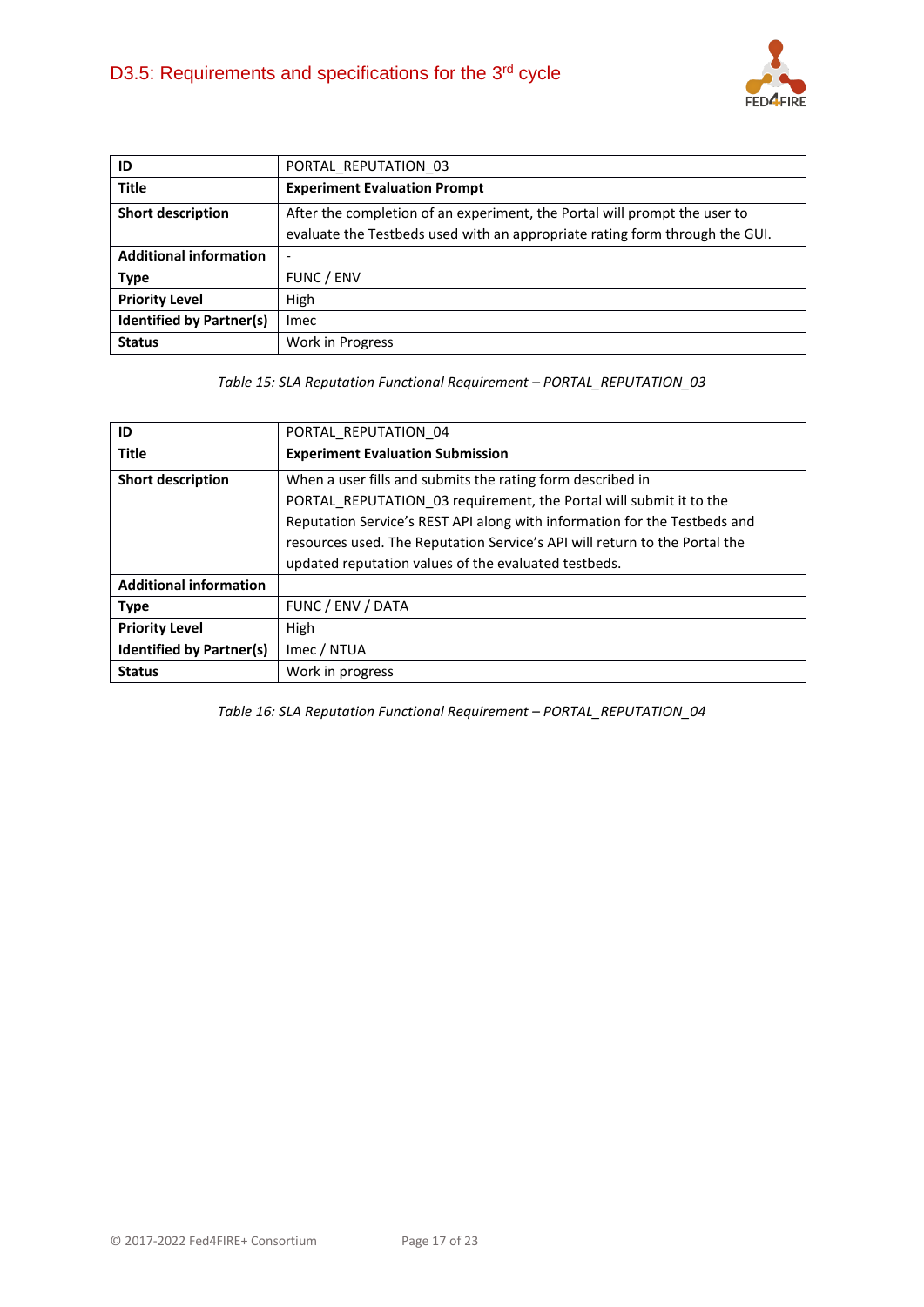

## <span id="page-17-0"></span>**3 REPRODUCIBILITY OF EXPERIMENTS**

There is an increased demand for features enabling reproducibility of experiments. In previous cycles we developed the Experiment Specification (ESpec) as a new standard for setting up experiments. It combines various existing industry standards and leverages them to make it easier to fully setup an experiment: from requesting and provisioning the necessary testbed resources to installing software, doing the configuration management and the application deployment. This is also documented towards the users at <https://jfed.ilabt.imec.be/espec> .

This way, the ESpec can be used as a base for creating "Experiments-as-a-Service", where we provide experimenters with fully automated experiments that provide an excellent starting point for doing their scientific research or education activities, see e.g. automated openstack deployment.

This ESpec helps in provisioning an experiment. Nevertheless,it is not ideal/meant/usable for the experimentation orchestration itself, so in cycle 2 we also developed a lightweight tool ExpO:

[\(https://gitlab.ilabt.imec.be/ilabt/expo\)](https://gitlab.ilabt.imec.be/ilabt/expo) for Experiment Orchestration.

For this cycle we took in following requests:

- On the Fed4FIRE+ testbeds it is possible to large scale networking experiments, but they are restricted to the physical limits (e.g. only up till 11 network cards on nodes), so it's not infinite scale. Mininet on the other hand is a tool for network simulation but is limited to a single machine. If we use the power of the testbeds with a lot of nodes and deploy a distributed version of mininet on this, that would scale to really huge networks. This tool will be called Distrinet and should allow huge networking experiments while also being sure that the emulation results can be trusted.
- **More and more researchers are using jupyter notebooks to combine python code with notes (as a notebook** in a classical lab session). GPULab already supported jupyter notebooks (<https://doc.ilabt.imec.be/ilabt/jupyter/index.html>) and now Grid'5000 also will support jupyter notebooks in cycle 3.
- **C** For reproducing experiments, it is important to know all details about an experiment (e.g. hardware description of resources used in an experiment, software versions, monitoring data). It takes a lot of time to collect all this manually (without forgetting anything). A demand has raised to develop a tool ('experiment metadata bundler') for doing this.
- The jFed tool for experimenters has a GUI version and also a command line version (CLI). However, this CLI had a more complex workflow than the GUI (it was leaning more towards the API calls) and it does not yet support the use of ESpecs (enabling full automation through command line tools). In this cycle we envision jFed CLI 2 which has an easier workflow and supports ESpecs.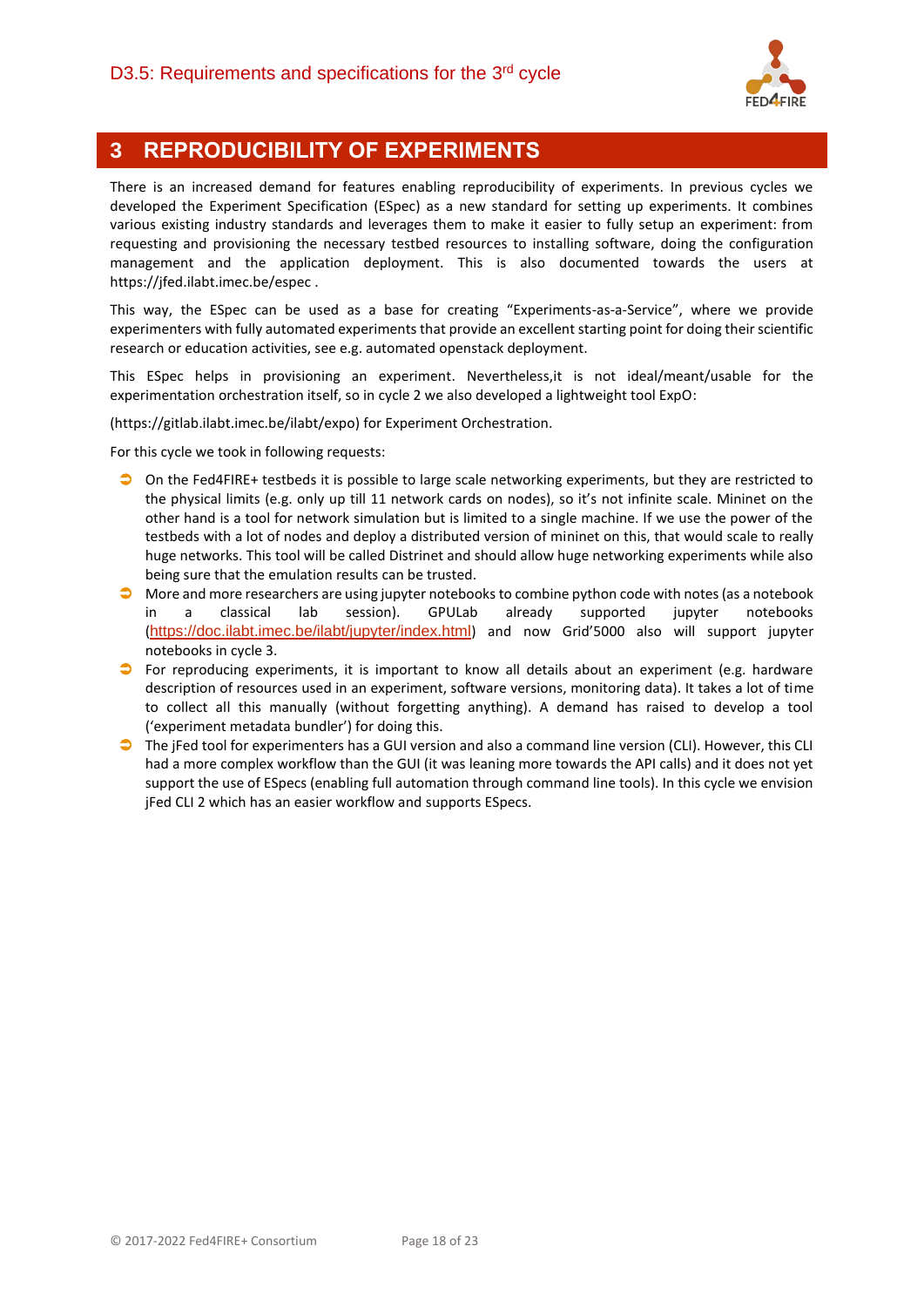

# <span id="page-18-0"></span>**4 CENTRAL BROKER**

In cycle 1 and 2, the Central Broker was developed as an overarching service that can be utilized by the experimenters to discover resources that span the federation and fulfil their experimentation requirements.

In cycle 2, we developed a testbed selector for the new Portal [\(https://portal.fed4fire.eu/explore/discover\)](https://portal.fed4fire.eu/explore/discover) which helps in finding the right testbed for an experimenter based on high-level properties of the testbeds.

In cycle 3, we are planning to add a combination of the testbed selector with the detailed resource overview of the central broker. Also, if experimenters are searching for specific resources (e.g. specific cpu, gpu, wireless card, …) they can find the testbed that serves those resources.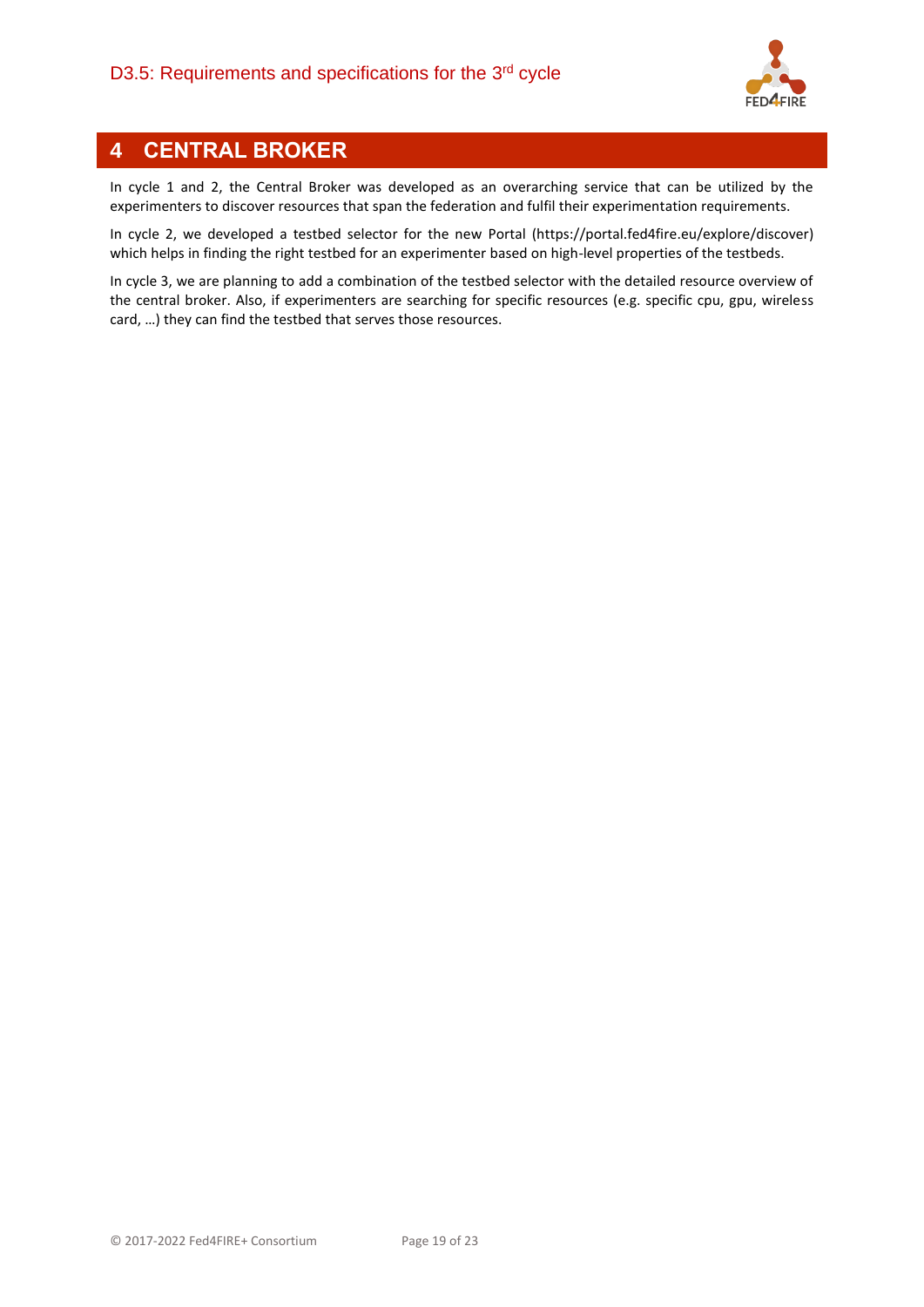

# <span id="page-19-0"></span>**5 RESOURCE RECOMMENDATION SERVICE (RRS)**

The resource recommendation service (RRS) will be offered to end users to help them select the most appropriate resources (across the available FED4FIRE+ testbeds) for performing an experiment, while exploiting its capabilities at full potential through the use of the federation as a whole (and not in a fragmented manner through the use of specific testbeds). Specifically, the development of the RRS aims to a) increase functionality of the federated testbeds, and b) improve the user experience, while also contributing to a) increasing visibility of the federation, and b) supporting a sustainable solution for the federation in particular beyond the project duration. The recommendation service will be offered prior to the resources' reservation process, aiming to overcome related entry-point barriers. This way, the users will be intelligently navigated through a user-friendly interface towards the examination and recommendation of the potential resources that can host their experiment, based on their needs, while significantly improve the end user experience - especially for newcomers - and reduce the learning curve for using the Fed4FIRE+ services.

Through the declaration of a set of requirements and preferences, the user will receive suggestions for reserving resources in the candidate testbeds that fulfil these requirements. Following, a set of filters will be designed and applied, where the user will be able to eliminate the suggestions for the suitable resources, upon the provision of requirements for their experiments (e.g., need for specific wireless nodes, need for IoT nodes, need for computational power). The recommendation service is going to be made available through a web portal. This portal can complement the existing "Getting Started" process in particular for the new experimenters/ or nonexperts. The recommendation service is going also to be interlinked with the reputation service that provides reputation values for all the involved testbeds.

# <span id="page-19-1"></span>**5.1 REQUIREMENTS FOR THE RESOURCE RECOMMENDATION SERVICE**

| ID                              | <b>RRS 01</b>                                                                                                                                       |
|---------------------------------|-----------------------------------------------------------------------------------------------------------------------------------------------------|
| <b>Title</b>                    | <b>Recommender System</b>                                                                                                                           |
| <b>Short description</b>        | The solution must be able to provide recommendations for the testbed that can<br>host the requested experiment, based on the provided requirements. |
| <b>Type</b>                     | <b>FUNC</b>                                                                                                                                         |
| <b>Priority Level</b>           | High                                                                                                                                                |
| <b>Identified by Partner(s)</b> | <b>NTUA</b>                                                                                                                                         |
| <b>Status</b>                   | In progress.                                                                                                                                        |

The activities to be developed must fulfil the functional requirements listed below.

*Table 17: Resource Recommendation Service Requirement – RRS\_01*

<span id="page-19-2"></span>

| ID                              | <b>RRS 02</b>                                                                                    |
|---------------------------------|--------------------------------------------------------------------------------------------------|
| <b>Title</b>                    | <b>Suggestion based on federated resources</b>                                                   |
| <b>Short description</b>        | The solution must be able to suggest resources that may be provided by more<br>than one testbed. |
| <b>Type</b>                     | <b>FUNC</b>                                                                                      |
| <b>Priority Level</b>           | High                                                                                             |
| <b>Identified by Partner(s)</b> | <b>NTUA</b>                                                                                      |
| <b>Status</b>                   | In progress.                                                                                     |

<span id="page-19-3"></span>*Table 18: Resource Recommendation Service Requirement – RRS\_02*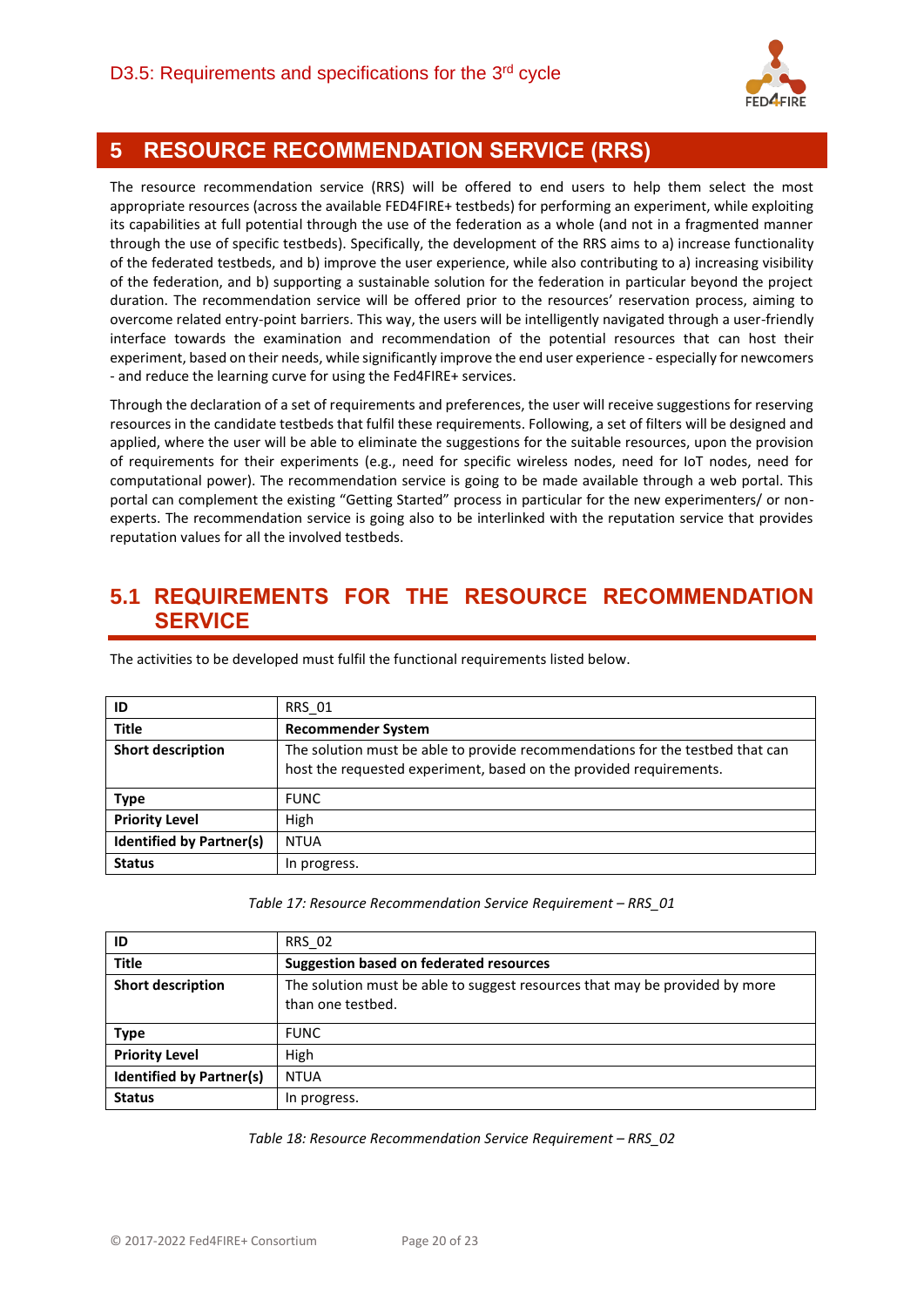| ID                              | <b>RRS 03</b>                                                                                                                         |
|---------------------------------|---------------------------------------------------------------------------------------------------------------------------------------|
| <b>Title</b>                    | Interoperability with the reputation service                                                                                          |
| <b>Short description</b>        | The solution must be able to consider the values provided through the reputation<br>service towards the provision of recommendations. |
| Type                            | <b>FUNC</b>                                                                                                                           |
| <b>Priority Level</b>           | High                                                                                                                                  |
| <b>Identified by Partner(s)</b> | <b>NTUA</b>                                                                                                                           |
| <b>Status</b>                   | In progress.                                                                                                                          |

*Table 19: Resource Recommendation Service Requirement – RRS\_03*

<span id="page-20-0"></span>

| ID                              | <b>RRS 04</b>                                                                                                                                        |
|---------------------------------|------------------------------------------------------------------------------------------------------------------------------------------------------|
| Title                           | <b>User Experience</b>                                                                                                                               |
| <b>Short description</b>        | The solution must be easily adoptable through a web interface by the end users.<br>Filtering and navigation functionalities must be straightforward. |
| <b>Type</b>                     | "Usability"                                                                                                                                          |
| <b>Priority Level</b>           | High                                                                                                                                                 |
| <b>Identified by Partner(s)</b> | <b>NTUA</b>                                                                                                                                          |
| <b>Status</b>                   | In progress.                                                                                                                                         |

*Table 20: Resource Recommendation Service Requirement – RRS\_04*

<span id="page-20-1"></span>

| ID                              | <b>RRS 05</b>                                            |
|---------------------------------|----------------------------------------------------------|
| <b>Title</b>                    | <b>User-friendly Installation</b>                        |
| <b>Short description</b>        | Minimal and easy installation of the developed software. |
| <b>Type</b>                     | "Usability"                                              |
| <b>Priority Level</b>           | Mandatory                                                |
| <b>Identified by Partner(s)</b> | <b>NTUA</b>                                              |
| <b>Status</b>                   | In progress.                                             |

*Table 21: Resource Recommendation Service Requirement – RRS\_05*

<span id="page-20-2"></span>

| ID                              | <b>RRS 06</b>                                                    |
|---------------------------------|------------------------------------------------------------------|
| <b>Title</b>                    | Comprehensive Platform and API Documentation                     |
| <b>Short description</b>        | The semantic software and API documentation should be available, |
|                                 | comprehensive and consistent with current functionality.         |
| <b>Type</b>                     | "Usability"                                                      |
| <b>Priority Level</b>           | Mandatory                                                        |
| <b>Identified by Partner(s)</b> | <b>NTUA</b>                                                      |
| <b>Status</b>                   | In progress.                                                     |

*Table 22: Resource Recommendation Service Requirement – RRS\_06*

<span id="page-20-3"></span>

| ID                              | <b>RRS 07</b>                                                     |
|---------------------------------|-------------------------------------------------------------------|
| <b>Title</b>                    | <b>Reliable Service Infrastructure</b>                            |
| <b>Short description</b>        | Ensure that the recommendation service is available at all times. |
| <b>Type</b>                     | "Usability"                                                       |
| <b>Priority Level</b>           | Mandatory                                                         |
| <b>Identified by Partner(s)</b> | <b>NTUA</b>                                                       |
| <b>Status</b>                   | In progress.                                                      |

<span id="page-20-4"></span>*Table 23: Resource Recommendation Service Requirement – RRS\_07*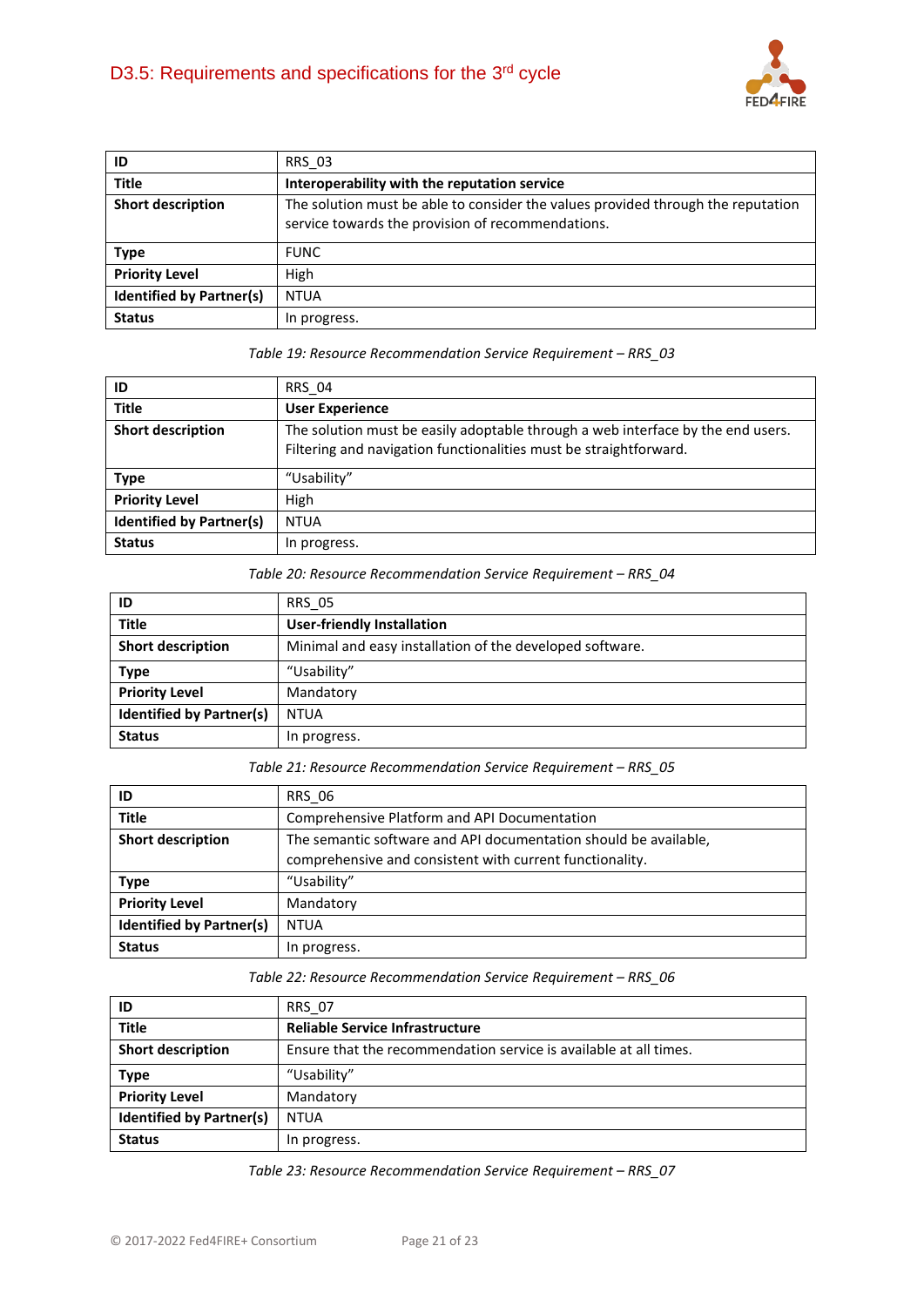

# <span id="page-21-0"></span>**6 AUTOMATED OPENSTACK DEPLOYMENT**

Following a high user demand for an easy set-up of Openstack environment, this requirement was added for the 2nd cycle. In cycle 2, we developed the necessary scripts and documentation (ESpec, https://doc.ilabt.imec.be/ilabt/virtualwall/tutorials/openstack.html) to deploy automatically a flexible Openstack environment in the Fed4FIRE+ field. This is based on the existing frameworks of as EnOS [\(http://beyondtheclouds.github.io/](http://beyondtheclouds.github.io/) ).

The feedback was positive . Nevertheless, after a while, it turned to be outdated because some component (ubuntu, openstack, EnOS, …) was updated and the whole scripting did not work anymore. Thus, there is the need to do automatic nightly testing in order to detect problems early on.